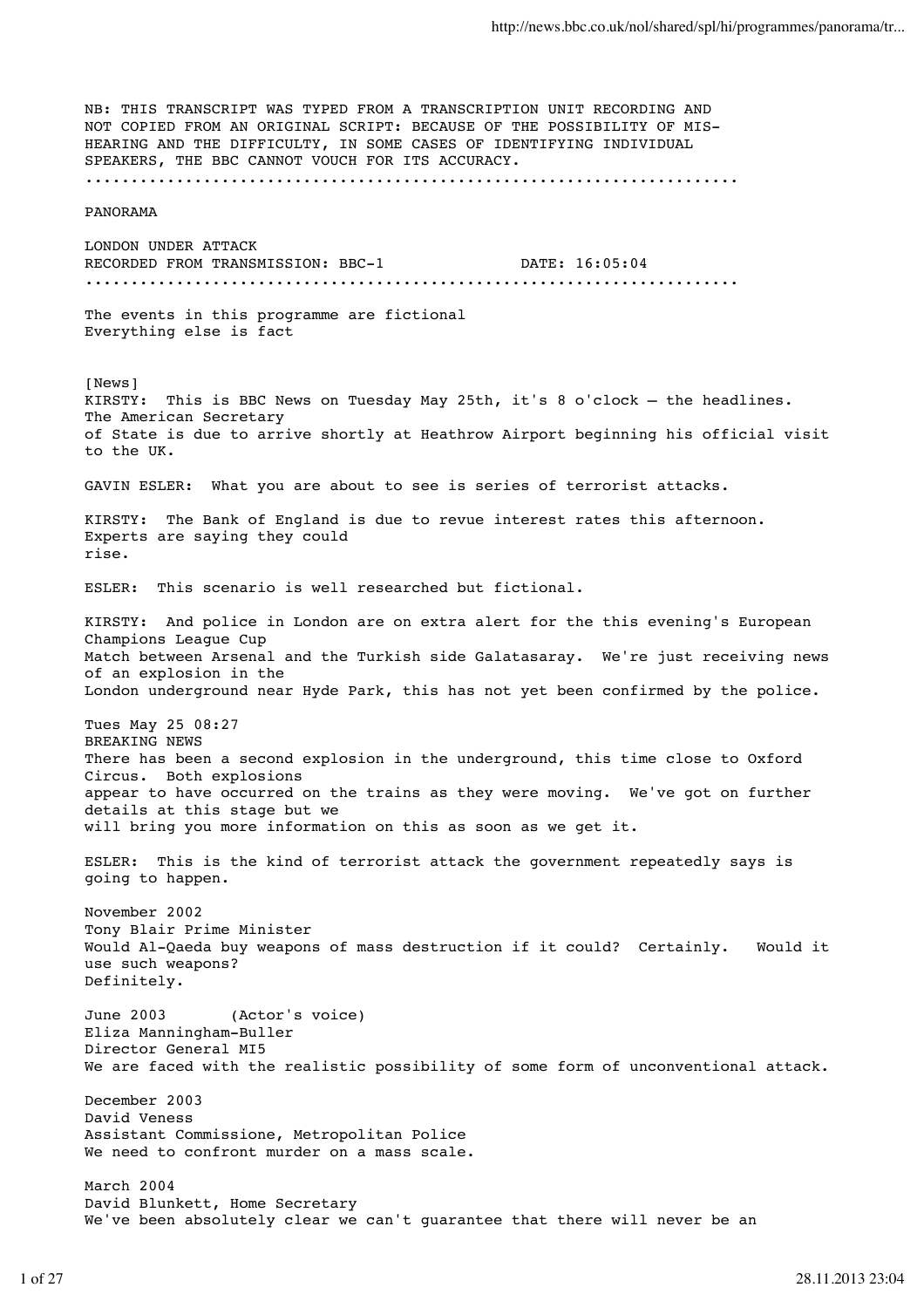attack. It's quite likely that they're planning one now. BLAIR: We must be prepared for them to strike whenever and however they can. ESLER: This is a mock exercise which exposes failings in official planning for such an attack. Failings the government wants to keep secret. Tues May 25 08:40 BREAKING NEWS Third blast at Vauxhall Reports are coming in that a third explosion has now occurred on an underground train approaching Vauxhall Station. ESLER: Panorama has asked these advisors, officials and experts to share their extensive experience and knowledge of government, intelligence, emergencies, disasters and planning. They are here to give it to us straight, what would happen if there was a series of attacks across London. LONDON UNDER ATTACK (Helicopter poised for takeoff) [News Room] Is she in the air yet? Okay, well get her up there now. I need something as soon as possible. Okay. Tues May 25 09:00 TUBE EXPLOSIONS 3 blasts on London Underground The headlines at 9 o'clock. In the past hour there have been three major explosions on the London underground. The first occurred at 10 past 8 on the Piccadilly line between Knightsbridge and Hyde Park Corner. The second, at 16 minutes past 8, on the Central Line between Tottenham Court Road and Oxford Circus, and the third at 27 minutes past 8 as a train was arriving at Vauxhall Station in Stockwell on the Victoria line. Emergency services have been called to all three scenes. There are no reports available yet on the number of casualties, and the police have said that it's too early to identify a possible cause. London underground is now closed and the police are asking people not to travel. DAVID GILBERTSON Former Commander Metropolitan Police Commander Metropolitan Police 1995-2001 Queen's Police Medal for Distinguished Service 1999 Gold Ground Commander Southall Rail Disaster 1997 Well it's abundantly clear what we've got here is a major terrorist incident, a major terrorist outrage and we've got to get going. Three incidents of this size in London would mean effectively that the business of policing in London would be diminished fairly quickly. You're talking about the deployment of vast numbers of officers into the centre of London from the outskirts which effectively means that policing in Barnet and Romford and Bexley Heath comes to a standstill. CRISPIN BLACK Former intelligence officer Intelligence Assessment Staff 1999–2002 Major British Army 1996-1999 Defence Intelligence Officer 1994-1996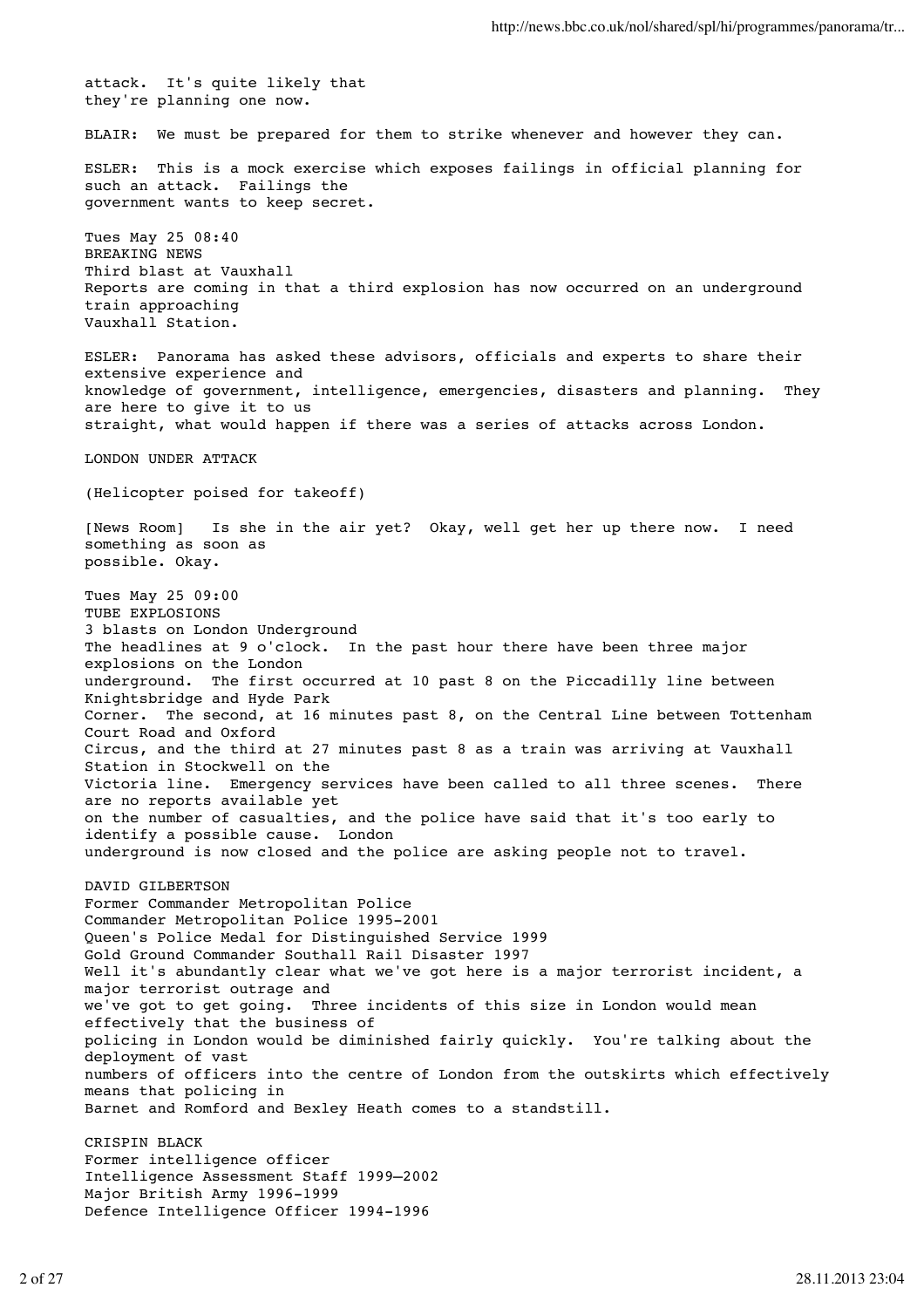We shouldn't assume that necessarily the tube trains on their own were indeed the targets, that there may be a different aim behind this and we've got to keep that in mind as we go along. The intelligence assets would be out and about speaking to their sources trying to get some sense of who these people might be and also liaising abroad. MICHAEL PORTILLO Former Secretary of State for Defence Shadow Chancellor of the Exchequer 2000-2001 Secretary of State for Defence 1995-1997 What the government will have to do now, the Cabinet office will summon its secret committee which will meet that will coordinate all the intelligence and emergency services. In this instance I think it would probably meet in a secret and secure location. The safety of the Prime Minister might well be compromised, he would need to be advised whether to go to a secure location himself. On the other hand the government will have to get on to the media quickly to reassure people that the machinery of government is functioning. ANNE GALLOP Deputy Chair London Fire & Emergency Planning Authority Member Local Government Association Fire Executive Representative on London Fire & Civil Defence Authority 1997-2000 Councillor London borough, Sutton 1995-present We would need to get a large number of fire-fighters into the sites, luckily for this event it's happened at half past eight in the morning, so it will be possible to have the older watch staying on possibly to do overtime so to speak, so we would have quite a reasonable supply of fire-fighters at the point of time when the incident happened. Our problem would be getting the second line stations a bit further away from the central area to send equipment etc which we would need, if the roads are going to be gridlocked. Tues May 25 09:12 TUBE EXPLOSIONS 3 blasts on London Underground Well I believe our reporter Ian Manning is close to the Hyde Park police cordon and he's on the line right now. Ian? IAN MANNING: It's simply impossible to get anywhere near Hyde Park as site of the incident itself. A cordon is being set up about 400 metres away from the station and right around it, but this is as far as anyone is permitted to go. In the distance I can hear the clear sound of sirens in the air, I'm not sure if you're getting that in the studio. There is police activity all around the security cordon and making sure members of the public are not allowed through. The only people being allowed through are members of the emergency services and even they are being rigorously checked. It's clear that at the moment….

GILBERTSON: We're going to lose mobile phones soon, I think almost certainly we, the police, would put in access overload which is basically we will have priority use of the mobile phone system.

Access overload – police block all mobile phones except for selected registered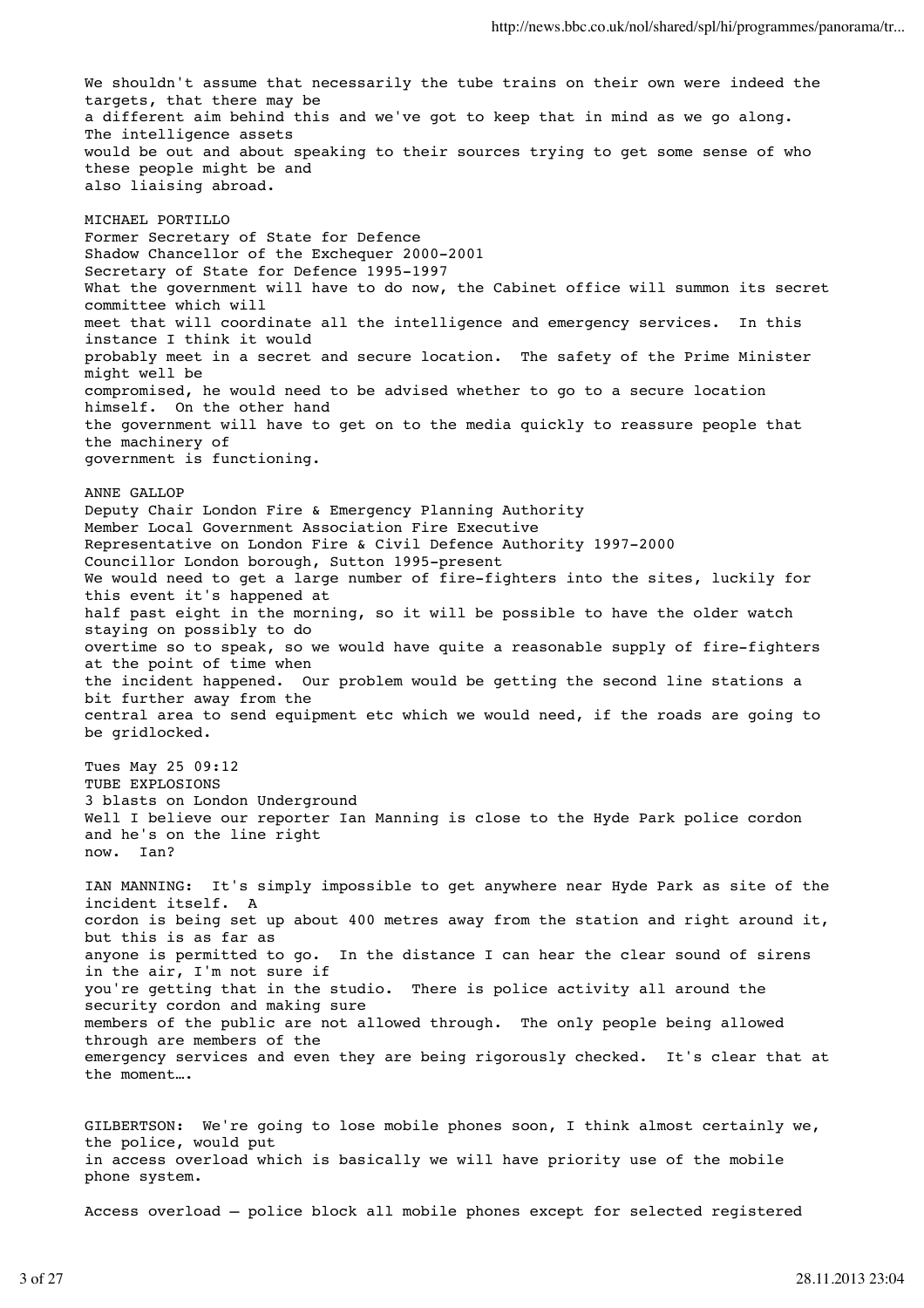users

It will cause very severe problems if you're going to take away people's use of mobile phones. I think we'd have to think very carefully about that. PETER POWER Crisis management specialist & government adviser Visor consulting 1995- present Director BET Group Security 1992-1994 Senior Officer Metropolitan Police 1971-1992 Our research indicates that something like 350,000 people alone are making their way towards the city of London at this point, and if the access overload system has been triggered and they can't get onto their mobile telephones, this will have profound indications for them, the next of kin, and the very organisations they're hoping to go to work to. LANCE PRICE Former Deputy Director of Communications 10 Downing Street Director Communications. Labour Party 2000-2001 Special Advisor to Prime Minister 1998-2000 BBC Political Correspondent 1989-1998 I think they have a two pronged issue to deal with. In the first instance it's important that we have officers from the emergency services at the scene able to reassure the public that everything is being done on the scene, that has to be the first priority. We need to outside the cordons establish mobile press areas, and we must talk immediately with the broadcasters about the possibility of a Prime Ministerial statement later in the day and putting, I think, the Home Secretary up to talk about it within the next hour or two. IAN HOULT Emergency Planning Officer, Hampshire General Secretary, National Council for Civil Protection Honorary General Secretary, Emergency Planning Society 1997- 2002 We're going to have hundreds, possibly thousands, even tens of thousands of people on the streets and we've got to decide what we're going to do. Are we going to shelter them, find places we can look up to them in the immediate short-term, or are we going to evacuate them out and take them out, and those sort of decisions need to be taken. ELSLER: What I want to do now was introduce you to Charles Shoebridge. He's a former ant-terrorism intelligence officer who has extensive experience of what happens when explosions take place. CHARLES SHOEBRIDGE Security Consultant At rush hour just one well placed charge on a crowded tube train could be expected to kill in excess of a hundred people and severely injure many if not most of the other approximately 700 people on the train. There will be smoke, chaos, darkness and a degree of panic, the train will probably have derailed and may well be ablaze. It's quite likely the only access points to the injured will be from the front and the rear, and yet if those areas are damaged, access will be severely impeded, particularly if the vital equipment that is needed to gain access, such as cutting gear, isn't immediately available.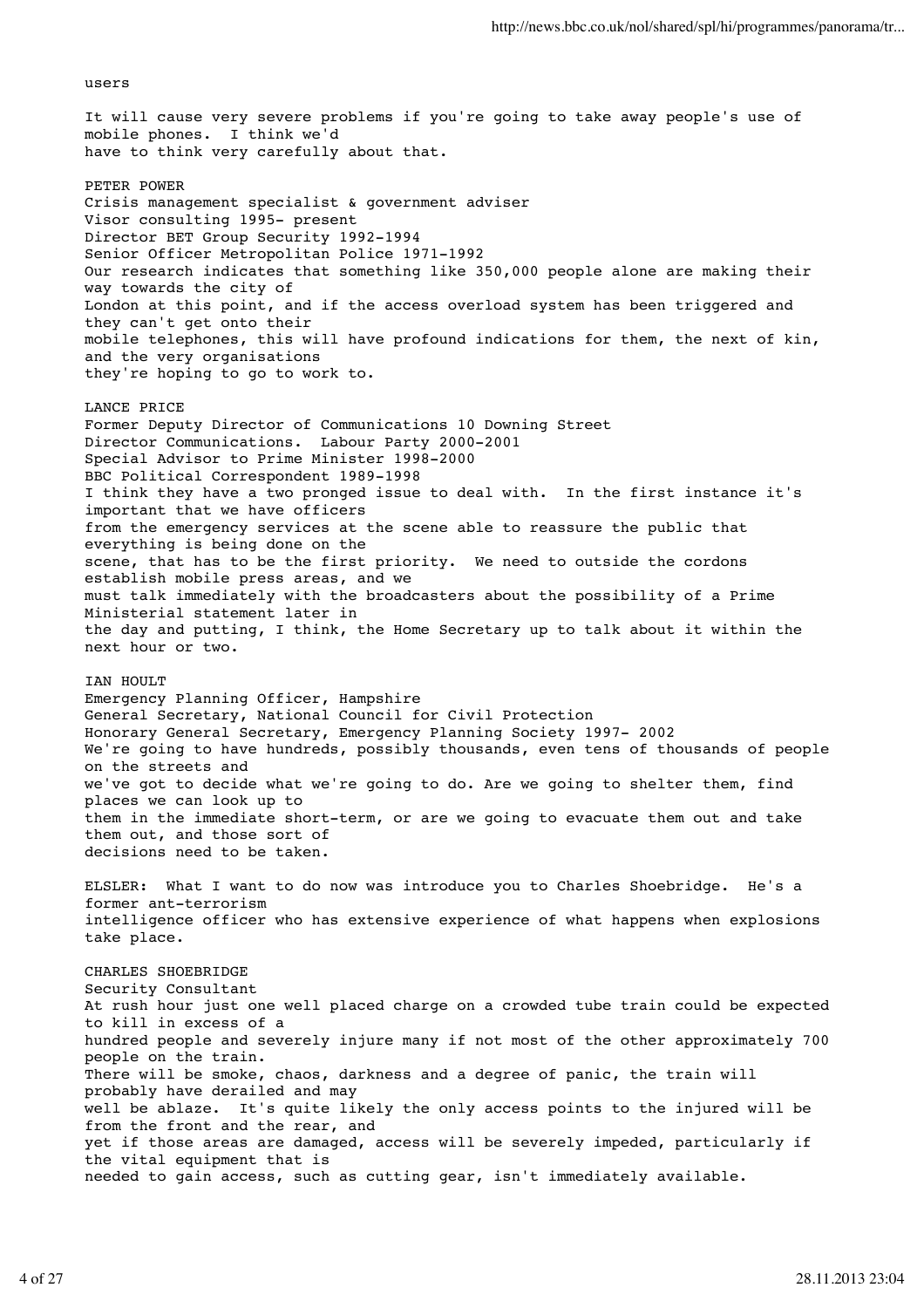ANNE GALLOP: The fire service, initially, when they would go down to investigate what had actually happened underground would first of all have to decide whether it's a straightforward bomb, or whether there's any chemical attached to it. If these are, as it appears to be from the news programme, straightforward bombs, in a way that's a little bit easier to deal with. I'm not saying it's not going to cause fewer casualties, there'll be hundreds of casualties down there and it'll be extremely difficult, but it doesn't have quite that element of complication. The rescuers aren't at risk. ANNE: Well it's easier for the rescuers to rescue... DAVID BENNETT Professor Intensive Care, St Georges Hospital, London 30 years at Intensive Care Department, St George's Involved with Clapham rail disaster, 1988 I'm really concerned, you know.. you've got three train, probably 300 people killed minimum, several hundred people injured, severely burnt, crash injury. I'm concerned about the hospitals. The sort of numbers we're dealing with, I don't think one has ever dealt with such numbers before. I guess if it is 300 and several hundred injured we probably can cope but it's going to be hard, very hard. ANNE: As far as search and rescue are concerned we still have on order a number of vehicles which haven't been delivered yet. As part of the Government's investment in new equipment, London Fire Brigade will take delivery of five new Fire Rescue Units In September with updated specialist search and rescue equipment I think we can go now to our traffic reporter Jenny Martin who is above London as we speak. Jenny, what's it looking like from up there? Tues May 25 09:29 TUBE EXPLOSIONS 3 blasts on London Underground JENNY MARTIN: Well the situation looks far from encouraging. We're currently hovering over the M25 and there's a clear picture emerging of traffic chaos throughout the capital. Traffic is backed up into South London and there are queues forming on the North Circular and the A40. Multiple ?? around the incident site are adding to the amount of traffic congestion already in the city, and this situation has been made even worse by people it seems literally abandoning their cars on the street. Police are urging people to stay with their cars. Be patient and if you haven't left yet, police do not travel. We can now go back to our reporter Ian Manning at the Hyde Park police cordon. Ian, what's the latest? Tues May 25 09:31 TUBE ATTACK IAN MANNING, Hyde Park It's still a very confused picture here but what I can say is that there have no further explosions following the three reported on the Piccadilly, Central and Victoria lines. Extensive police cordons are now in place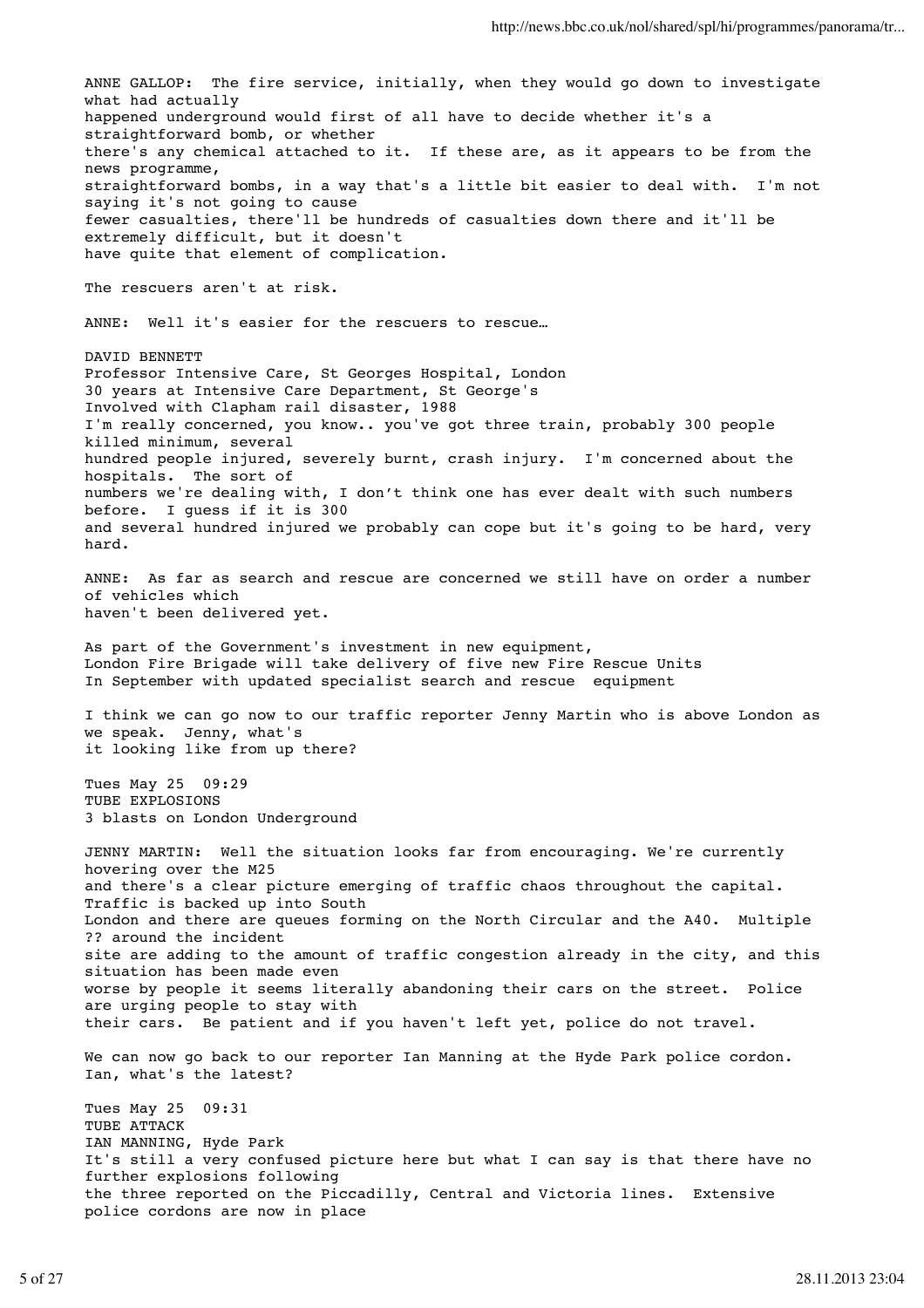at each of the three affected sites like the one you can see behind me here, and all these areas, as I understand, have now been evacuated. Do you have any indication as to the number of casualties? IAN: None whatsoever I'm afraid. The numbers of dead and injured have yet to be released, I largely presume, because of the difficulties facing the emergency services in actually getting into the tunnels for search and rescue. Their attempts are being considerably hindered by both the smoke and dust clouds resulting from the explosion and indeed by the lost power to the underground itself. Ian, thanks for now. Tues May 25 09:31 TUBE EXPLOSIONS Emergency Services at all three scenes ANNE: The fire-fighters will be working, as they do, when they're in the tunnel type situations, really in the dark, feeling their way around, bringing out as many of the casualties as they can. I believe in the first instance they would possibly leave people whom they feel they can't bring out more easily and try and bring out the walking wounded more quickly, and then go back to deal with people who might be trapped and need more specific… Triage. DAVID GILBERTSON Former Commander Metropolitan Police The biggest thing from my point of view would be to impose a structure on this. One of the key elements of that is communication and a thing that concerns me greatly is how well we would be able to communicate on the deep underground. I know that the British Transport Police have their own system, but so far as the Metropolitan Police and the City of London Police are concerned, and the other emergency services, there is no way that they can use their current radio systems underground, and that will be a severe inhibiter in terms of the rescue effort. Anne, have you got a few on that? ANNE: We've dealt with Ladbroke Grove, we've dealt with other over ground crashes and we could well deal with an over ground bomb, that's easy. In the open air it's much easier than when you're constrained in a narrow tunnel, very, very deep down so you don't have the communication network down there. GILBERTSON: Once police officers and fire brigade personnel and ambulance personnel go underground their radios will not work and they will not work today. Metropolitan Police radios do not work in one third of the underground network. (SOURCE London Resilience) Police, ambulance and fire services radio communications systems – are not compatible with each other in London, are not compatible with each other across England & Wales. Tues May 25 10:10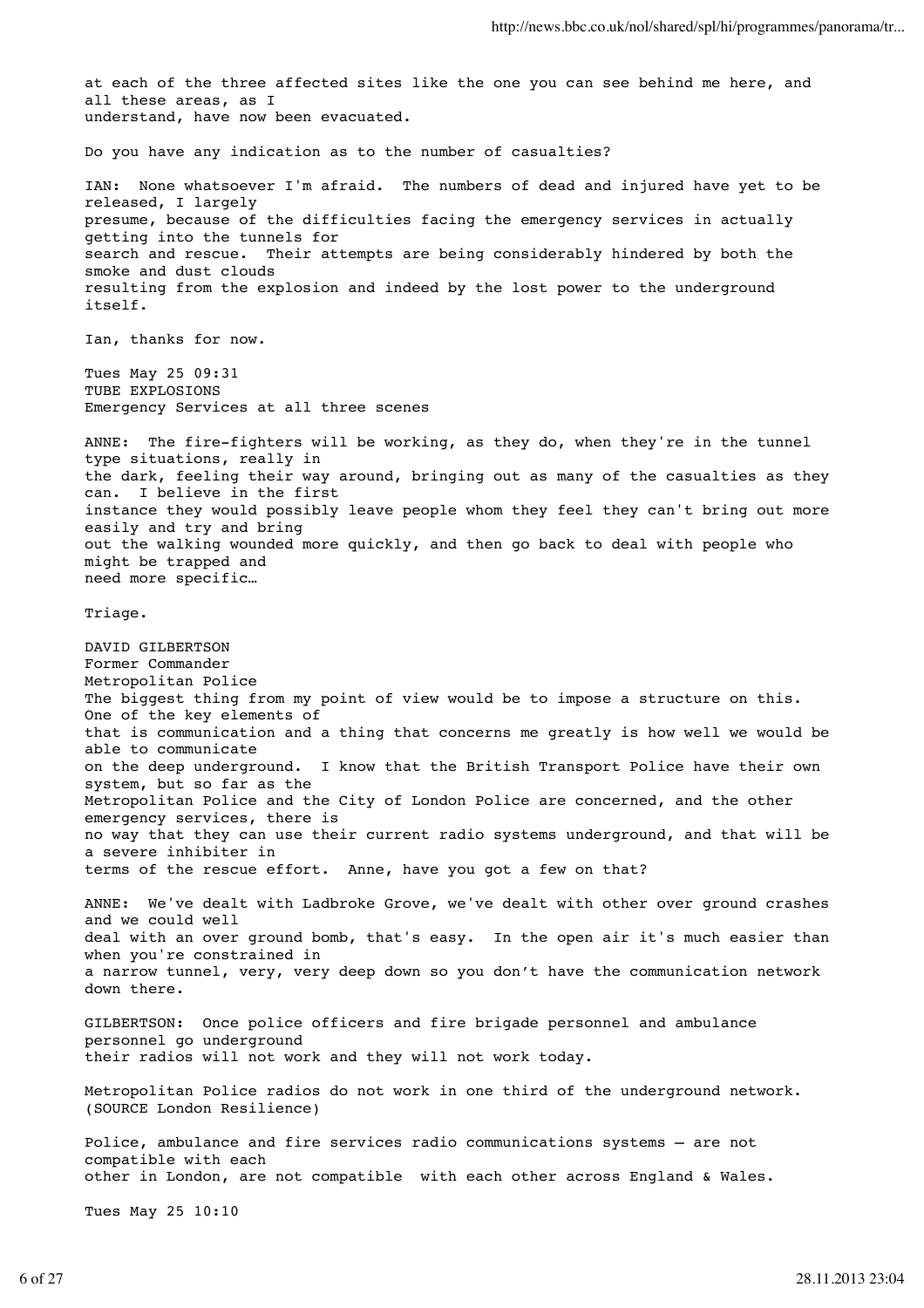BREAKING NEWS Explosion near Liverpool Street [News] We're just getting reports that there's been a further explosion in the region around Liverpool Street Station. We will of course bring you more news on that as soon as we can. Meanwhile traffic problems continue in central London as the full effects of the emergency police cordons are being felt. ANNE: The three major incidents we would be really stretched to cope. Planning is usually done on two very major incidents going on at the same time, that's been our traditional position. GILBERTSON: Just the management of one incident would require.. I don't know, 200, 300, 400, up to 1000 officers by the time you've factored in cordon control, specialists, those that are necessary to ensure that the traffic management is run as best you can. If you think about it, there are 30,000 police officers in London, at any given time there's probably a quarter or a third of that number on duty at most. And they're spread right around London, and as these incidents start to unfold, they'll be drawn in to deal with them. So the centre of town will be filled and filling with people. Now we don't want them there. We need to get them out in some way. But how do we get them out because we wont have a transport infrastructure immediately available to get them out. We can't necessarily turn the round on the roads because the roads will be blocked. We can't necessarily use buses because they'll be caught up in the traffic. There wont be an underground system, there may be a main line system. Our advice has got to be don't come into London, keep out of London, keep away at all costs from the sites of these incidents. CRISPIN BLACK Former Intelligence Officer What we're seeing on film here today, isn't particularly complex or sophisticated. These are three bombs on the tube, we're not quite sure what kind of bombs but just three and a line in the city we're still not sure what's coming out of that. Now to organise these things isn't particularly difficult, remember Madrid had 10-13 bombs, so this is quite.. this is quite a low scenario on the Islamist terrorist capability slide, and even with this I get a sense that.. you know.. we're being stretched. Tues May 25 10:14 TUBE ATTACKS Many casualties feared. Well we can now go over to the police headquarters where our reporter, Mark Cook, is with Chief Superintendent Sarah Bellew. MARK COOK: Can you tell us what the latest situation is? Tues May 25 09:12 BREAKING NEWS Chief Superintendent SARAH BELLEW SARAH BELLEW: We are in a serious situation with three separate incidents on the tube. All the trains were very busy at the time of the explosions and are now stranded between stations which is making search

and rescue slow and difficult.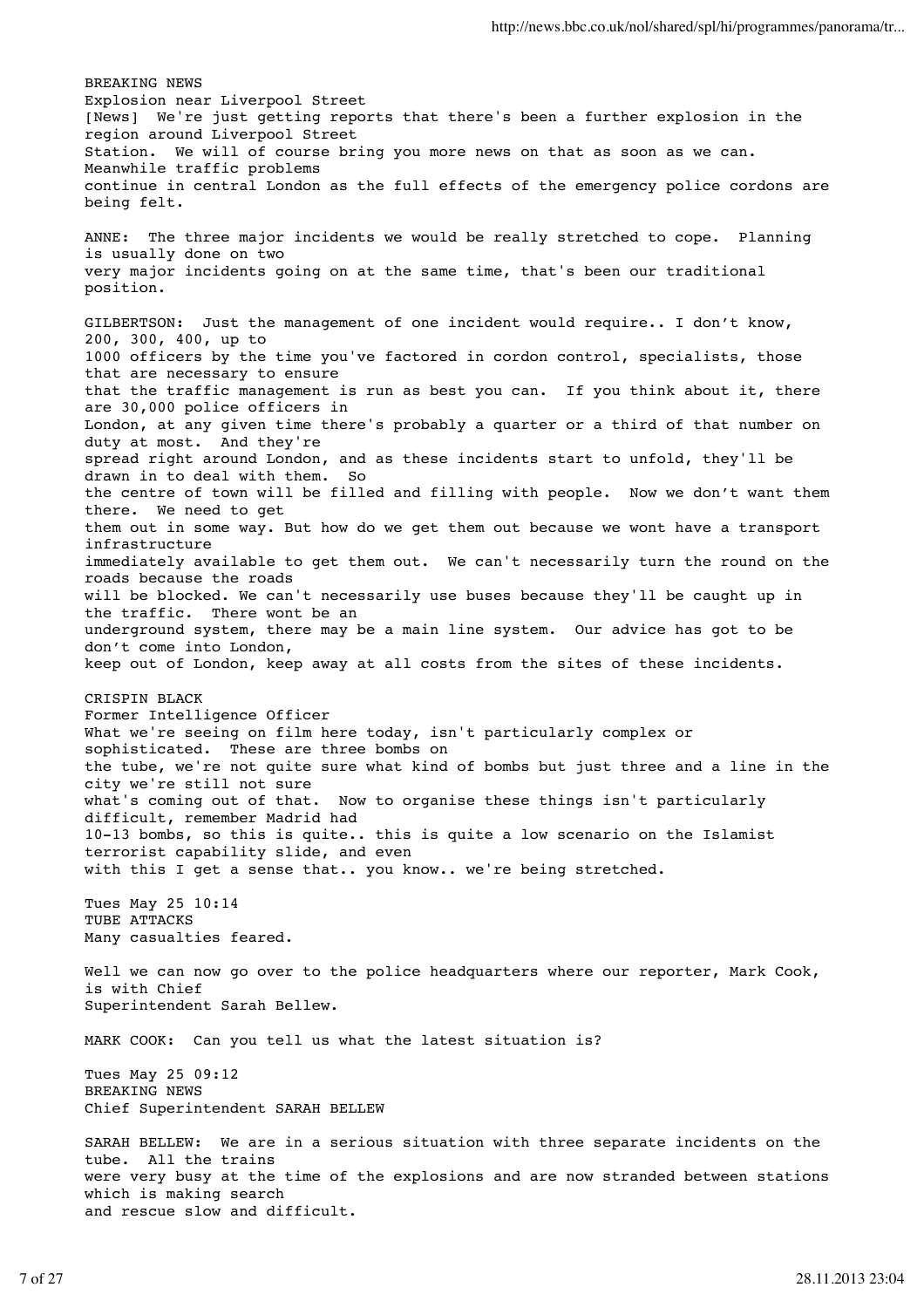COOK: Do you have any idea of the number of casualties taken to hospital? BELLEW: A number of people with serious injuries have been taken to local hospitals and obviously the fire service rescue teams intend to be bringing out as many as they can. COOK: Are there confirmed deaths at this stage? BELLEW: Again we can't confirm numbers at this stage, although we are certain that people will have died in all three explosions, as I'm sure you can understand, it will be some time before we have accurate figures. COOK: Have you confirmed that this is the work of terrorists? BELLEW: We are investigating all possibilities and are ruling nothing out, and really that's all for now. Thank you. COOK: Chief Superintendent Bellew, thank you. Back to the studio. Lance Price Former Deputy Director of Communications 10 Downing Street People have been right to be cautious about the number of casualties and necessarily cautious about the number of casualties but the scale of it is now apparent, four attacks in London. I think throughout the country people are going to be drawing conclusions speculating about the cause. I think there is a very real need to give consideration to how individuals are going to be reacting to this. There is the danger of reprisal attacks against Muslim communities up and down the country that has to be countered against and I think we have to look at getting people up on the media who are able to offer some degree of reassurance and try to explain that this isn't a sort of Muslim attack against the west, that people need to be responsible and measured in the way in which they react to it. GILBERTSON: So we're talking senior church leaders, the Muslim Council… that sort of thing. PRICE: I'm talking to London Palace and I would phone somebody up from Muslim... BLACK: There are other decisions that need to be taken about the Euro Star, what do we do at our airports, and in any case we still don't know the ambitions of this attack, it would be sensible to secure and ?? and… MICHAEL PORTILLO MP Former Defence Secretary But I guess from the political point of view, one would want to broaden this out to broaden this out to a national emergency. I mean one would want to think about what facilities would be used outside London hospital facilities, how we could transport people to those places, bringing in ambulance services from outside London, maybe bringing in other sorts of vehicles, alerting the military, I mean there maybe roles for the military in this. For example, we're going to need a lot of people doing quite routine stuff in the near term like cordoning, it's going to put a tremendous strain on your resources. ESLER: Yes. I just wanted to add something here for what the government has already done because to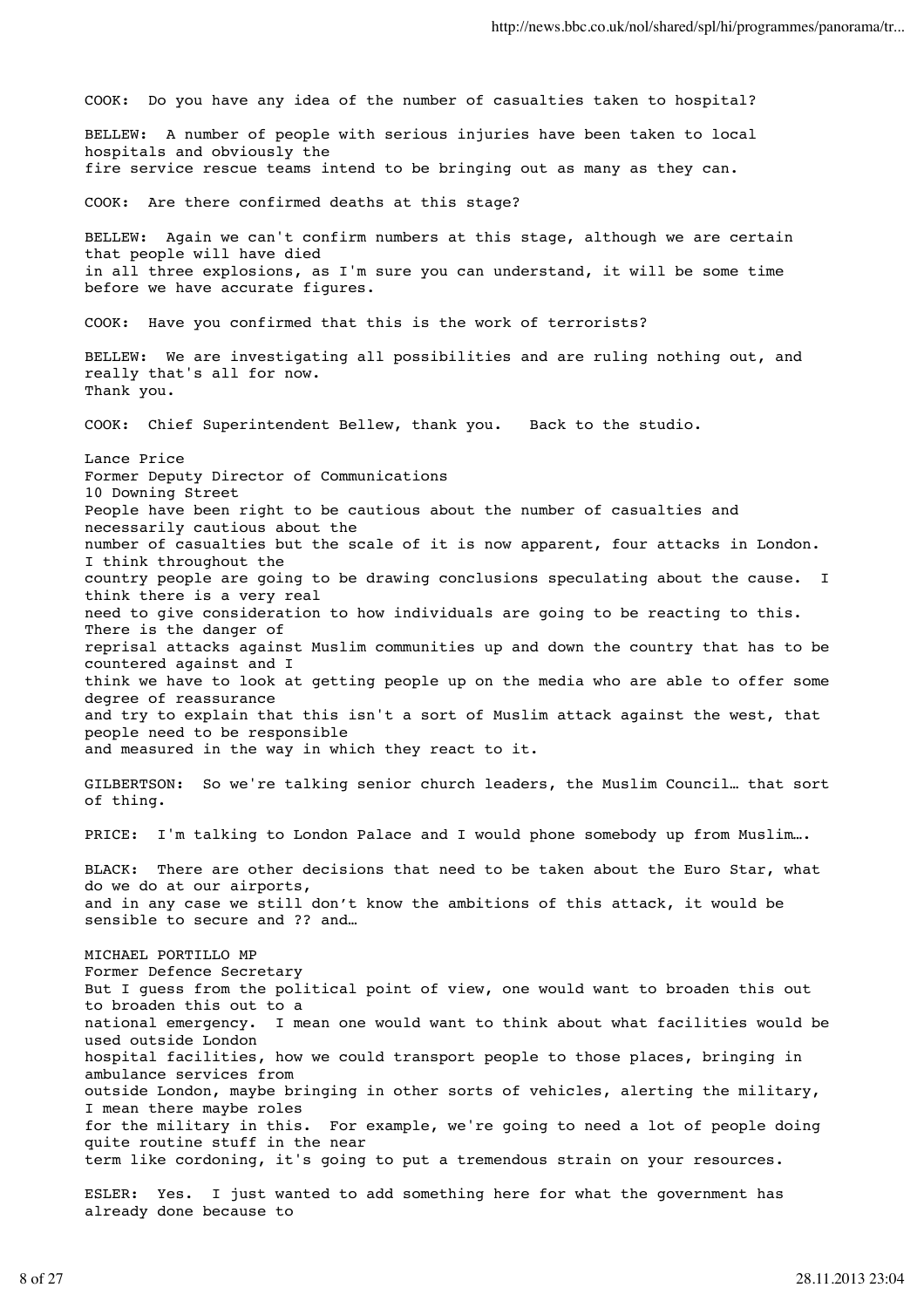help out they have created a support corps called the Civil Contingency Reaction Force, the CCRF. It's made up of territorial army volunteers who've had additional training. What our research shows however is that almost a thousand of them are already committed in Iraq, and of the remaining spread right across the country, we've been told that some have received minimal training, and their availability cannot be guaranteed because of their volunteer status. PETER POWER Crisis management specialist Speaking as an ex-TA soldier, there is this issue about whether or not you can rely on the reservists and the TA because the reservists, as I understand it, are those soldiers who are on call out if they're needed but nobody knows where they are sometimes. But I think it is another example of perhaps putting hope too far above certainty by expecting TA soldiers to come out in I think 6 hours has been talked about. That's a little bit optimistic I think. The Civil Contingency Reaction Force communications system is not compatible with those of the emergency services. SOURCE: House of Commons debate, October 2002 It has been estimated that it would take 12 hours to mobilise 100 people. SOURCE: Evidence to Defence Select Committee 2003 DAVID BENNETT Professor, Intensive Care The other thing we haven't talked about, I don't think anybody's mentioned, there are all these tube trains stopped in the middle of tunnels with people in them. What's going to happen to them? ESLER: Well let me interrupt on exactly that point because what we wanted to do now was to hear from two London underground employees who've spoken to us anonymously because they are frightened if they talk to us openly they would perhaps lose their jobs about the kind of training they have received for incidents like this. STATION ASSISTANT London Underground Actor's voice We receive no training at all. We've received absolutely nothing at all. You cannot train for all things and all circumstances but surely the very basics of training is absolutely necessary given the fact that our staff are there in the immediate situation, you know.. first hand, prior to any of the blue light services turning up. All we're told essentially is remain vigilant. So remain vigilant is one thing. However, not knowing what to do is totally in contrast to the whole purpose of being vigilant. All we're trained in is get them out the nearest exit as quick as possible. TRAIN DRIVER London Underground Actor's voice If something happens now, I've been given no training. You would have to rely on my judgment at the time. You shouldn't have to rely on my judgment and the best decisions I make at the time. I should have

some guidelines and I've been given nothing.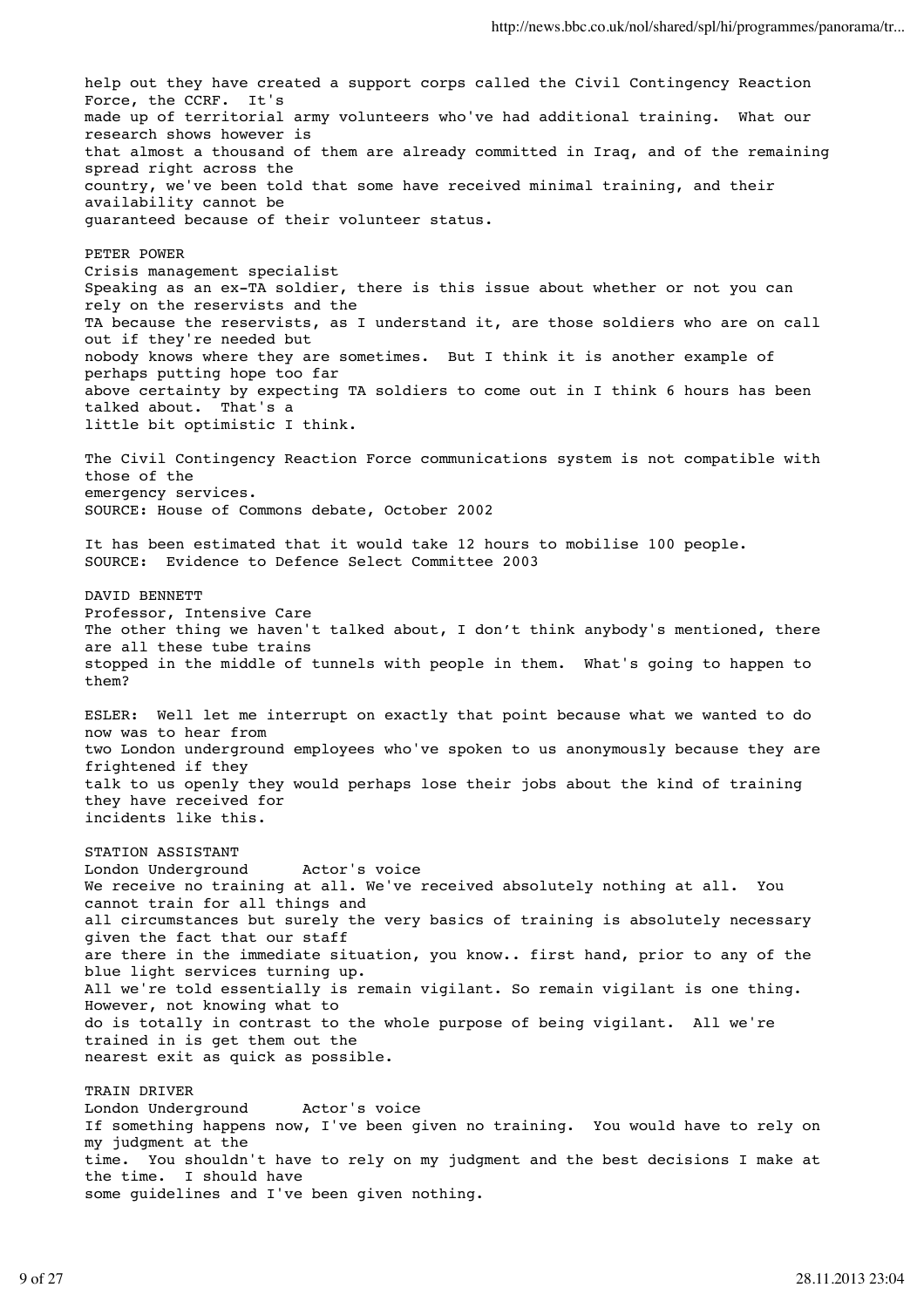ESLER: Okay, those were the words of two London underground employees, and we should say that London underground has told us that all staff have been briefed about terror attacks but not trained because training would, in their word, be impractical. GILBERTSON: I think it's deeply worrying, deeply worrying. POWER: I've got some sympathy with the executive of London Transport because there may be plans there that are beyond the knowledge of awareness or ability of a driver because just how much can you tell a train driver about a terrorist incident. I'm not sure whether we should put too much credibility to the comments we've heard. GILBERTSON: I'm not sure I entirely agree with you Peter you know. There are issues around large companies like London Underground having a strategy but it's absolutely fundamentally important that those at the cutting edge at least know the general direction that strategy is supposed to take you. So I do feel some sympathy for these drivers. They're responsible for large numbers of people every day when they go out they've got behind them.. I don't know, 3, 4, 5 hundred people. They're responsible for their lives and they're responsible for their safety, so they need to know rather more than they're being told at the moment and that's what it seems. Tues May 25 10:31 BREAKING NEWS Hyde Park – first survivors No clear picture is emerging yet of the numbers of dead or injured at each of the three underground stations but we can now go back to Ian Manning who I believe is with two survivors of the Hyde Park explosion. MANNING: That's right. I'm joined now by Craig Allen and Nita Sangen. Nita, if I come to you first, can you tell me exactly what happened? NITA: I was walking towards the platform, it was busy, like it always is. I had quite a heavy bag on me and I remember having to put it down for a minute, and when I bent down to pick the bag up there was this massive bang. It was as though I'd been lifted off my feet. It was terrifying. There were people screaming and yelling. I thought I was going to get trampled on. And Craig, where were you? CRAIG: I was actually on the far end of the platform from where the train comes through the tunnel. But it were like.. as she says, it was a fine and normal day and then suddenly there was this almighty blast and the whole platform seemed to just shake. I was thrown forward and I thought I was going to fall on the track, but I landed on top of someone and by the time I knew what had happened, everywhere were full of smoke. At that point I really thought I was going to die, people started coughing and crying and trying to find their way out in the dark, and we didn't know if there was going to be another explosion or what. IAN: Thanks Nita and Craig. Clearly a very harrowing experience.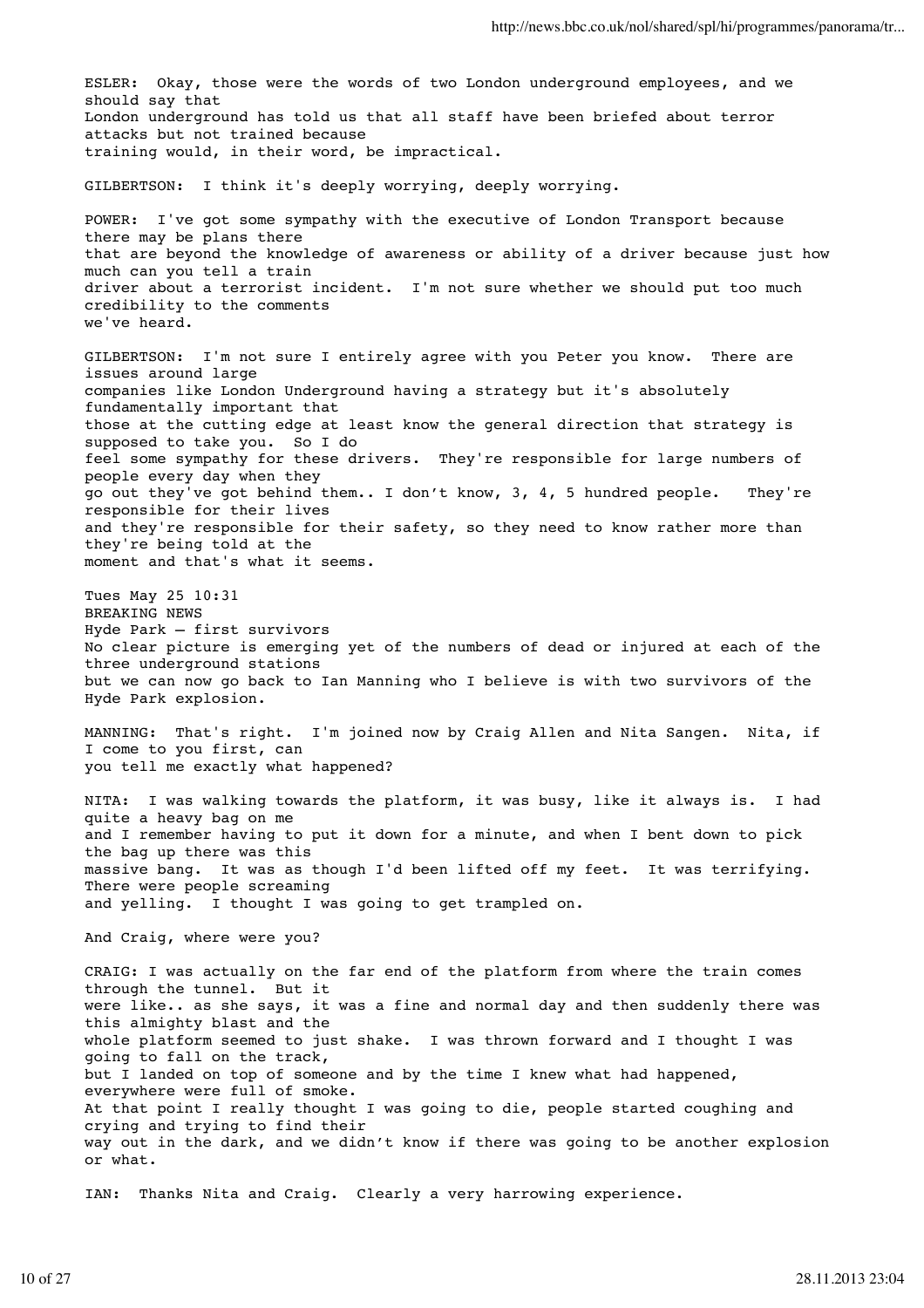Tues May 25 10:33 TUBE ATTACK Hyde Park – first survivors Thanks Ian. Well we're now hearing that some survivors are emerging from the explosion at Oxford Circus. PRICE: It's very difficult of course that people are coming out, but we have to remember people at home are going to be very, very concerned to know whether or not their loved ones, their family members are safe or not, it's going to be impossible to provide them with that kind of information accurately and quickly, but what we do have to set up now are hotline numbers and a sufficient capacity of hotline numbers so that people can get what information we do have. BENNETT: Well obviously it's good news, we've seen some survivors but they do confirm it filled with smoke immediately after the explosion and I think that doesn't bode particularly well because you've got a lot of smoke around, you get a lot of smoke inhalation injury and burnt lungs and so on, so that's the downside I think. Tues May 25 10:35 TUBE ATTACKS Police cordon all large areas We can now go back to Jenny Martin who's reporting from the air. How's the traffic looking now Jenny? JENNY MARTIN: We're now over central London and the traffic congestion is showing no signs of easing. Police say that as a result there have been a number of traffic accidents, some quite serious and all adding to the confusion. Police are continuing to clear and to keep clear enough routes for the emergency services, of course they may result to using helicopters to try and get some of the injured out, but without any kind of official airlift out of the capital this will be a difficult task and there is only one air ambulance in the whole of London. [News Room]: Thank you Jenny, and we also understand that the fire service has no helicopters and that police helicopters are unlikely to be used for rescue as they're needed for reconnaissance. ESLER: Well our research reveals that the House of Commons Defence Select Committee recommended in 2002 an airlift plan but none has so far been put into place. Any requirement for helicopter rescue in a crisis or attack would rely on civilian helicopters and be apparently on an ad hoc basis on the day. GILBERTSON: There's a real issue around this because certainly police helicopters are basically platforms for cameras and they're there for surveillance or they're for gauging what's happing on the ground. They're not there for the lift and rescue. The ambulance service clearly haven't got a capability. The fire service Anne? ANN: We went into this matter in 1996. It's going to be very expensive to have it, and at that point in time we didn't think we could justify the expense.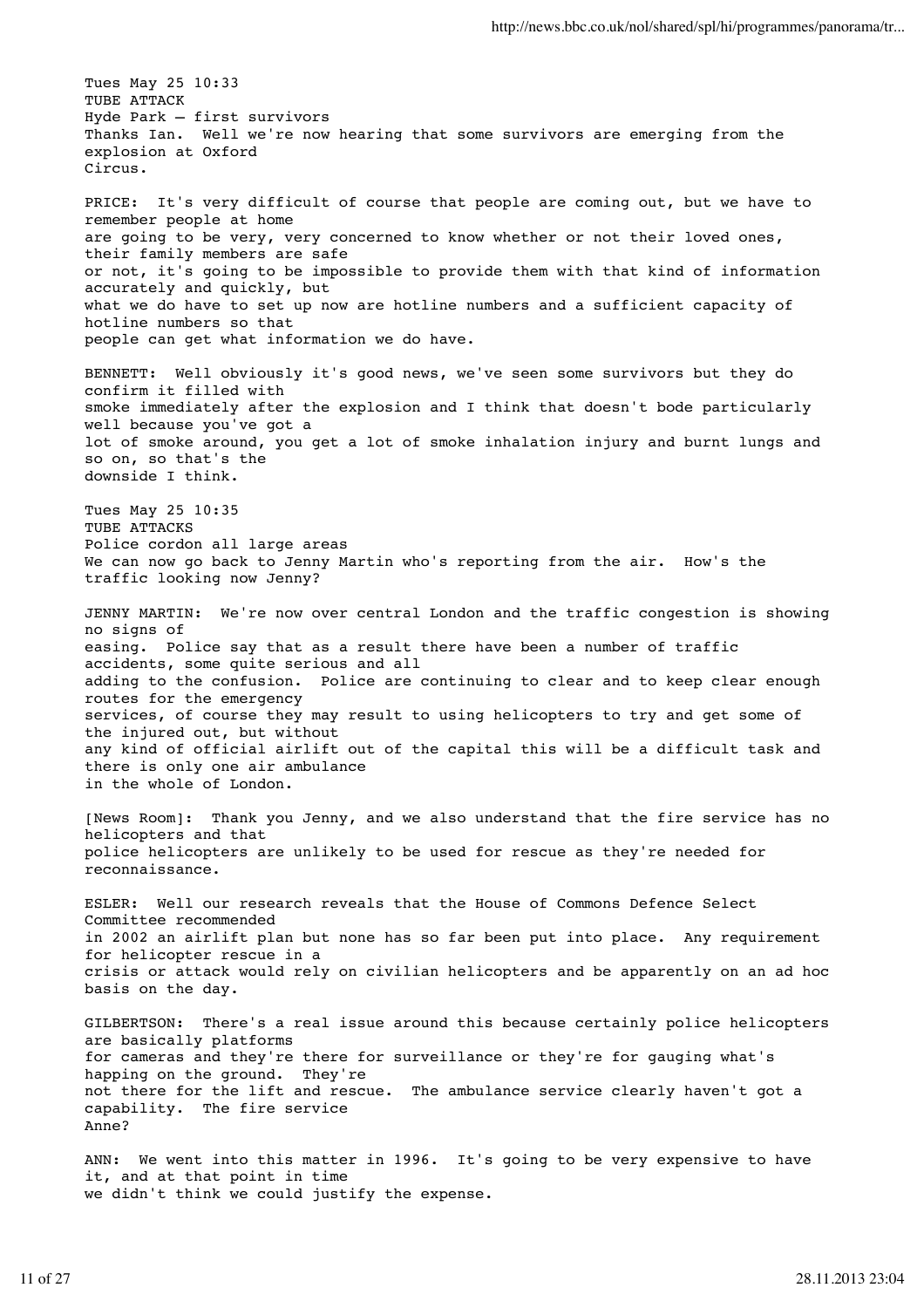PORTILLO: You could use large scale military helicopters but they would need large scale landing places. The landing places would have to be secured and you'd have to get the injured from where they'd been recovered to the helicopter which is no mean feat. Tues May 25 10:41 LONDON ATTACKS Chlorine tanker explodes We can now confirm that a tanker carrying chlorine has exploded at the junction of Shoreditch High Street and Commercial Street. Chlorine is extremely toxic in this form and the police are issuing express warnings to people to stay indoors, close windows and remain there until the all clear is given. BENNETT: Well that clearly changes the complexion of the whole thing completely. I mean chlorine is a highly toxic gas which causes severe burns if it comes into contact with skin, and more particularly causes very severe damage to the lungs. Now if it's in the area they're saying, the London hospital is in that immediate vicinity and that's the one hospital that has a helicopter landing pad as it happens, so that hospital might well be under threat. PORTILLO: I think we have a very serious position now with public morale and public information because people will I think be reacting with terror, and I think the politicians and the people in Lance's position would now be wanting to get onto the media very, very quickly with any word of reassurance they could give about this, and I really don't know what they would be able to say. BBC Action Line 08 000 56 54 50 Tues May 25 10:44 BREAKING NEWS Police : stay indoors Police are still urging people to stay indoors until the extent of the chlorine release is known. They are repeating again it is extremely toxic. ESLER: Okay, well we want to bring in at this point Lyn Fernie who is a safety consultant specialising in chemicals. Lynne, what would happen to the chlorine in an incident like this? LYN FERNIE Principal safety consultant Aker Kvaemer In this sort of incident where we have a tanker that's been ruptured, the gas is transported as a liquid under pressure. So what we'll have is a two-phased release. We'll have a gas cloud that's formed, it's moving very quickly away from the source, but because it's very dense it's hugging the ground. So what I've got here is a map of the area. What we can see is in the inner circle here, the inner contour, the concentrations will be fatal, and that's from 600 metres from the tanker. Up to a kilometre away we're still going to see people suffering major injuries and above two kilometres away from the tanker people outdoors are going to suffer a dangerous dose, and at that sort of dose they're going to have burning eyes, nose, mouth. They may be suffering dizziness, they're probably going to feel quite ill, potentially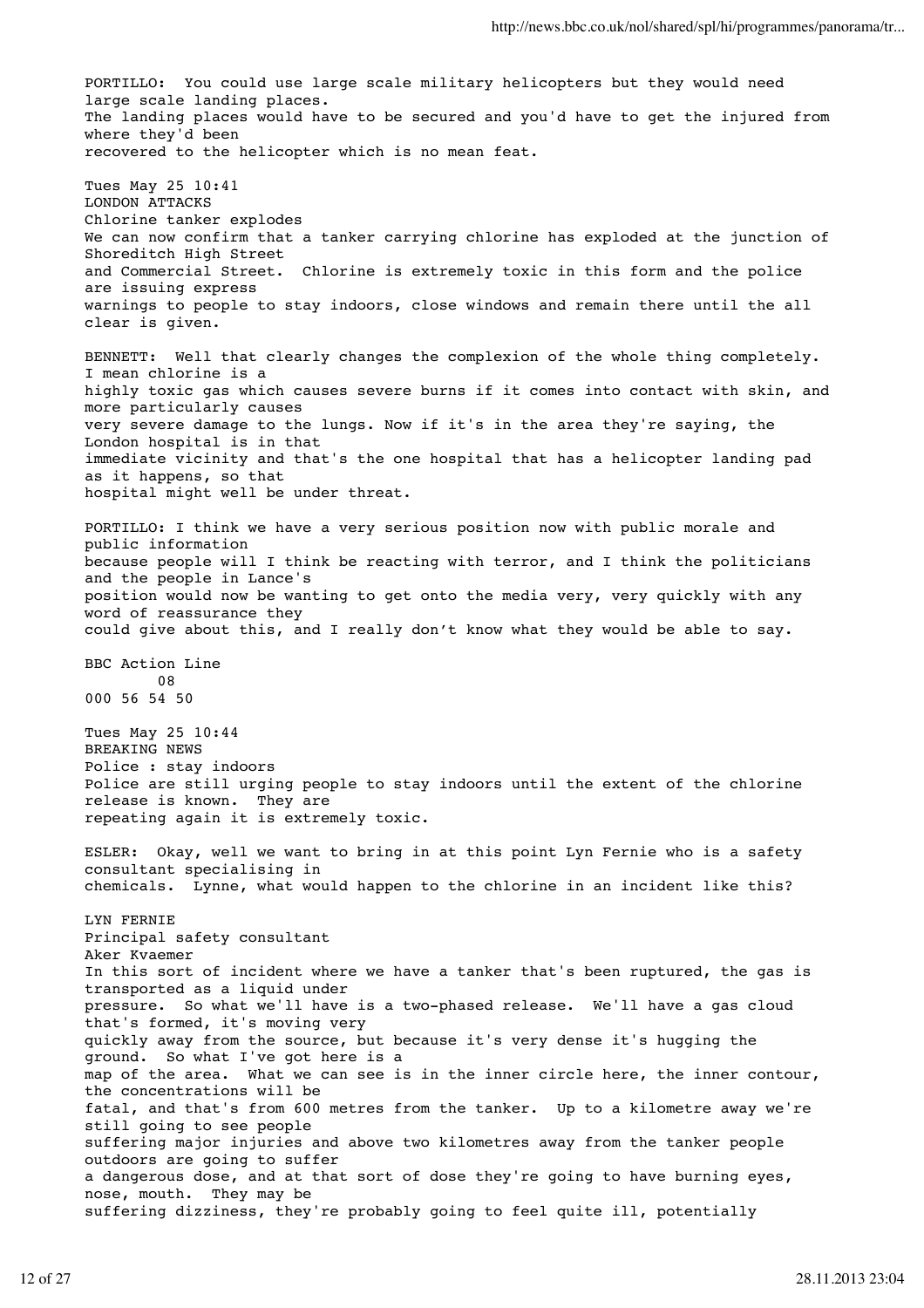vomiting.

Tues May 25 10:48 BREAKING NEWS Police – stay indoors. First reports from the Commercial Street area suggests many casualties. One eye witness has described a fog of greenish gas on the surrounding streets. Police are still urging people to stay indoors until the extent of the chlorine release is known. KIRSTY: Well let's go over now to Peter Cockroft who's at the London Weather Centre. People how is the weather likely to affect that chlorine cloud? PETER: Kirsty, the most important thing is the wind. Now we've got high pressure out over the Atlantic and that won't change over the next few hours. Now that means light, north westerly winds across London, no, more than five miles an hour, so the gas is likely to drift south eastwards across the East End. At the moment the gas isn't dispersing very quickly, now that's down to the cloudy sky, but if the sun breaks through, that could cause more mixing and make the gas spread out more. Now the advise from the emergency services is to stay indoors and we'll be updating the situation continuously on our radio station 95.9FM. KIRSTY: Thank you Peter. PRICE: If there are now bombs going off above ground, in this case a lorry being attacked, it could happen anywhere, so the potential for mass panic across not just the capital but the whole country is very much with us. I think therefore we need to look at more serious measures. We do have reserve powers in effect to take over the BBC if we were to wish to, and to get them to broadcast whatever we wanted them to broadcast. Those powers are there in the Broadcasting Act. By advice to the Prime Minister would be not to use those but I think we should be talking to the broadcasters about having the Prime Minister on the air very quickly. GILBERTSON: You wouldn't disagree with that Michael at all? PORTILLO: No, I entirely agree that the Prime Minister should be out there and we shouldn't be using the powers to bring in the BBC but we should certainly be talking to the broadcasters about the way in which the coverage is going to be organised. Tues May 25 11:21 BREAKING NEWS Toxic Cloud over East London London reporter Mina Sharma has managed to get onto a balcony overlooking Whitechapel where the main impact of the chlorine gas will be felt. Mina…? MINA: As you can see, I'm wearing my protective suit as a precaution. A cordon has set up around the area and police are desperate for people to remain indoors. The gas itself is not visible from here as the cloud is drifting at ground level. But we understand it's heading towards Whitechapel and possibly the Isle of Dogs.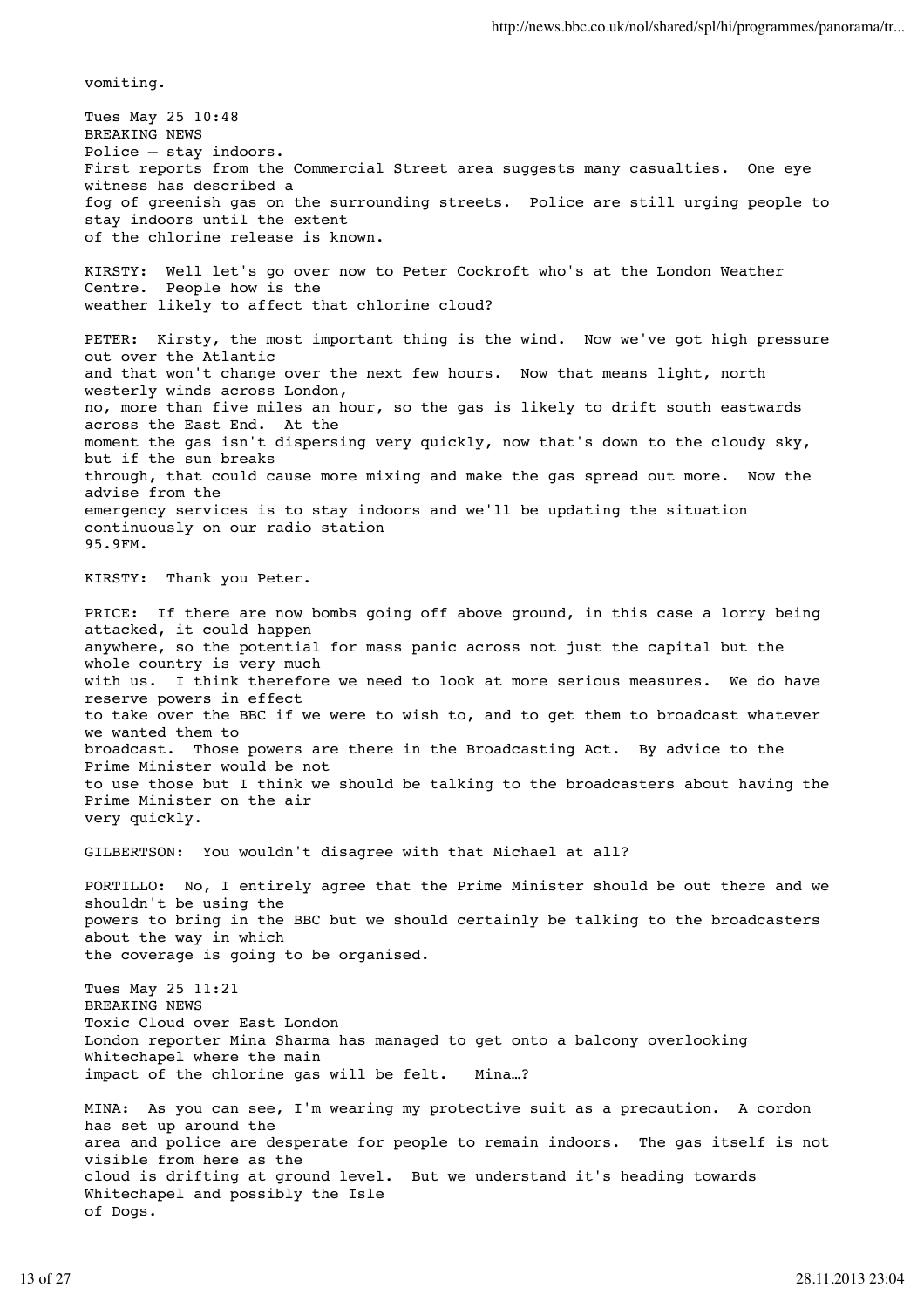KIRSTY: And without that mask Nina, would you be able to smell the chlorine? MINA: No, I'm simply too far away and the cloud is moving away from me now. Of course, as it disperses it becomes less toxic, less dangerous. But the police are still urging caution. We're all familiar with the smell of chlorine swimming pools but in this form it is a poisonous gas. KI KIRSTY: Do you have any idea about the number of casualties? MINA: No, I haven't. Various estimates suggest hundreds. Maybe more killed within the vicinity of the explosion itself, but we have no hard figures. KIRSTY: Thank you Mina for that. Well clearly a very serious situation is emerging in Commercial Street. I am now able to bring you an update from the Hyde Park where 19 people have been confirmed dead. BENNETT: Well I think we have no experience of this and the vast numbers of casualties with serious lung injury I suspect and a lot are burnt, I just don't think you have experience of having to deal with those sorts of numbers. GILBERTSON: Unprecedented. BENNETT: It's unprecedented, yes. IAN HOULT Emergency Planning Officer, Hampshire I think the local authorities and voluntary agencies would be called upon here to help the help agencies and to administer help and support and welfare wherever it could. And there are quite a lot of resources that can be deployed in that respect. Local authorities and the police are in the frontline of alerting the public in the event of a terrorist attack. The national siren network was dismantled in 1992 / 93 and has not been replaced. KIRSTY: But chlorine is concentrated in the Bishopsgate area at the moment and we've just been sent these pictures from the scene. Now you're looking here at Bishopsgate. That is the gas, it tends t swirl and then sink to ground level as you can see. I mean it actually looks like a liquid but that is in fact gas, and it is highly toxic. The police are saying please stay indoors until this has dispersed, it's extremely poisonous. This cloud of chlorine gas came from a tanker that exploded near Liverpool Street Station and it is now concentrated in the Bishopsgate area. ESLER: The police, like all frontline services, do have CBRN which is chemical, biological, radiological and nuclear training. Charles Shoebridge has been looking at the figures for the Metropolitan Police to try to figure out how many police with the training would be available to deal with an incident like this. CHARLES SHOEBRIDGE Security consultant

The harsh fact is that during the vital golden hour following a chemical incident, it's extremely unlikely that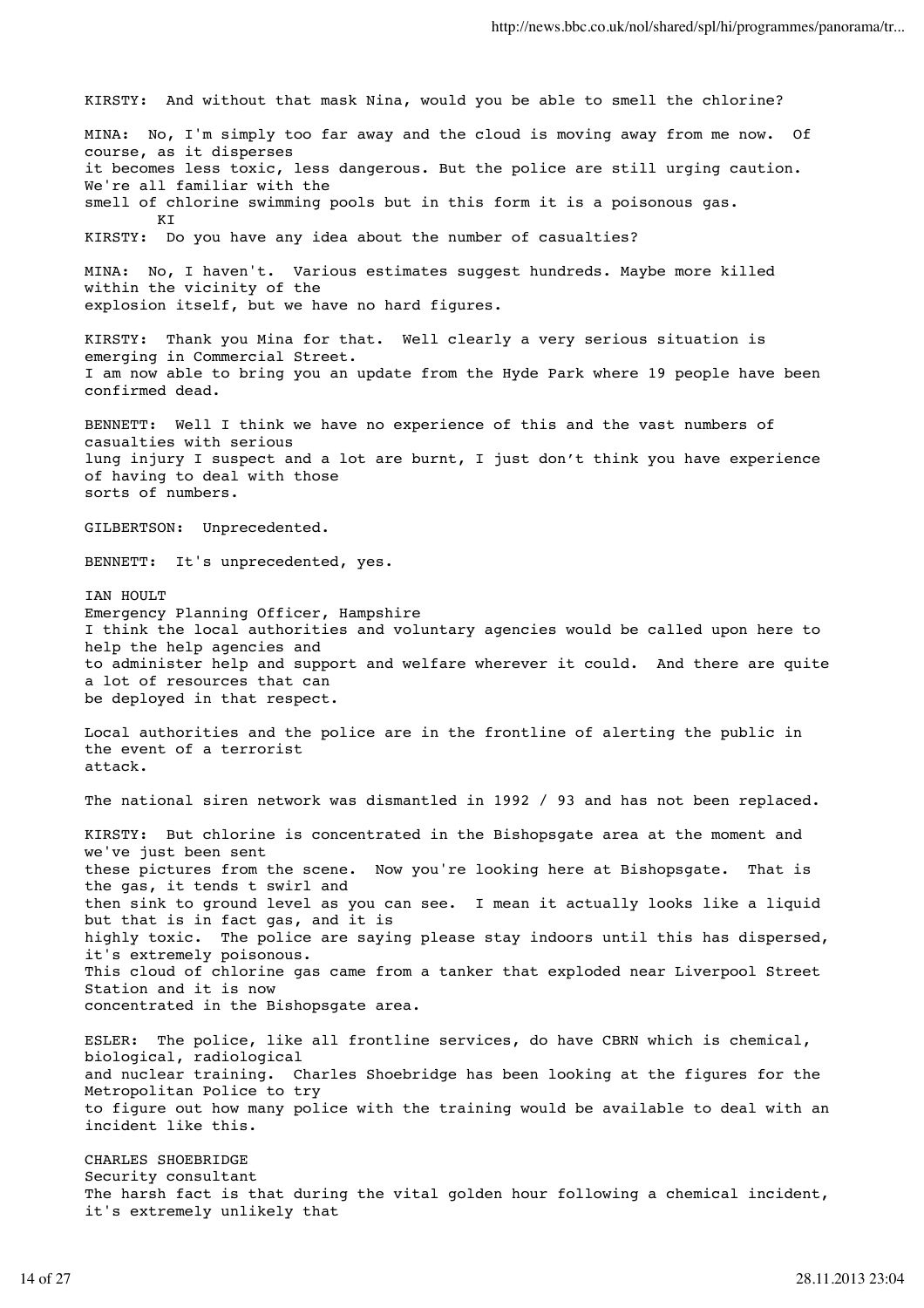any CBRN trained or equipped officers at all will be available on the ground. The government has set a target of 5% of operation officers being CBRN trained and equipped by April 2004. But of course this means that 19 out of every 20 operation officers don't have any equipment or training in this area at all. In London, those figures translate to approximately 1500 officers of whom, because of shift patterns, leave course requirements and so on, only about 400 or so can be expected to be on duty at any one time. GILBERTSON: Well it's far from reassuring but not particularly surprising. Bearing in mind the fact that officers are not always available, they aren't going to be available and that actually getting them to the scene is going to be a problem. Frankly I think we've got to play with what we've got. The Metropolitan Police dedicated – CBRN Unit has 30 officers. In the London Ambulance Service 186 people have received CNRN training. This equates to one in nine staff. Local authority staff in England & Wales have no CBRN training. ANNE GALLOP Deputy Chair London Fire & Emergency Planning Authority We have about 300 officers who have also been trained in CBRN techniques, and in any one time you could probably take 30 of those in to deal with this incident, or to direct this incident, and we have three incident response unites, that's the units that are going to decontaminate people. We could get over to the IRUs there within 15 minutes, that means that they could be people who've been immediately affected by the gas could be going through a decontamination unit very, very quickly. PORTILLO: If they get through the traffic. GILBERTSON: If they get through the traffic, exactly. The CBRN police reserve carries protective suits at all times. Most other CBRN-trained officers have to return to base for their suits before being deployed. ESLER: I've got one of the suits here that they would wear. Maybe those of you who have gone through training with this would like to tell us a bit about how difficult it is to operate, to do any kind of job when you've got this on and the boots on and so on. BLACK: One thing I think we've got working for us with this, and I have done the training Winterbourne Gunner with the military is that we know it's chlorine gas. Now chlorine, provided you keep it off your skin and out of your lungs, you will be okay in some kind of suits, so there wont be that fear for the rescue workers that have to go in, that it's some kind of complicated nerve agent or something very, very weird that we haven't seen before. At least they know if they can't smell it, then the gas mask is working and if they don't have a burning sensation on their skin, then it hasn't penetrated the suit. GILBERTSON: Yes, I've undergone the training. Beyond about 30 minutes really you're not good for very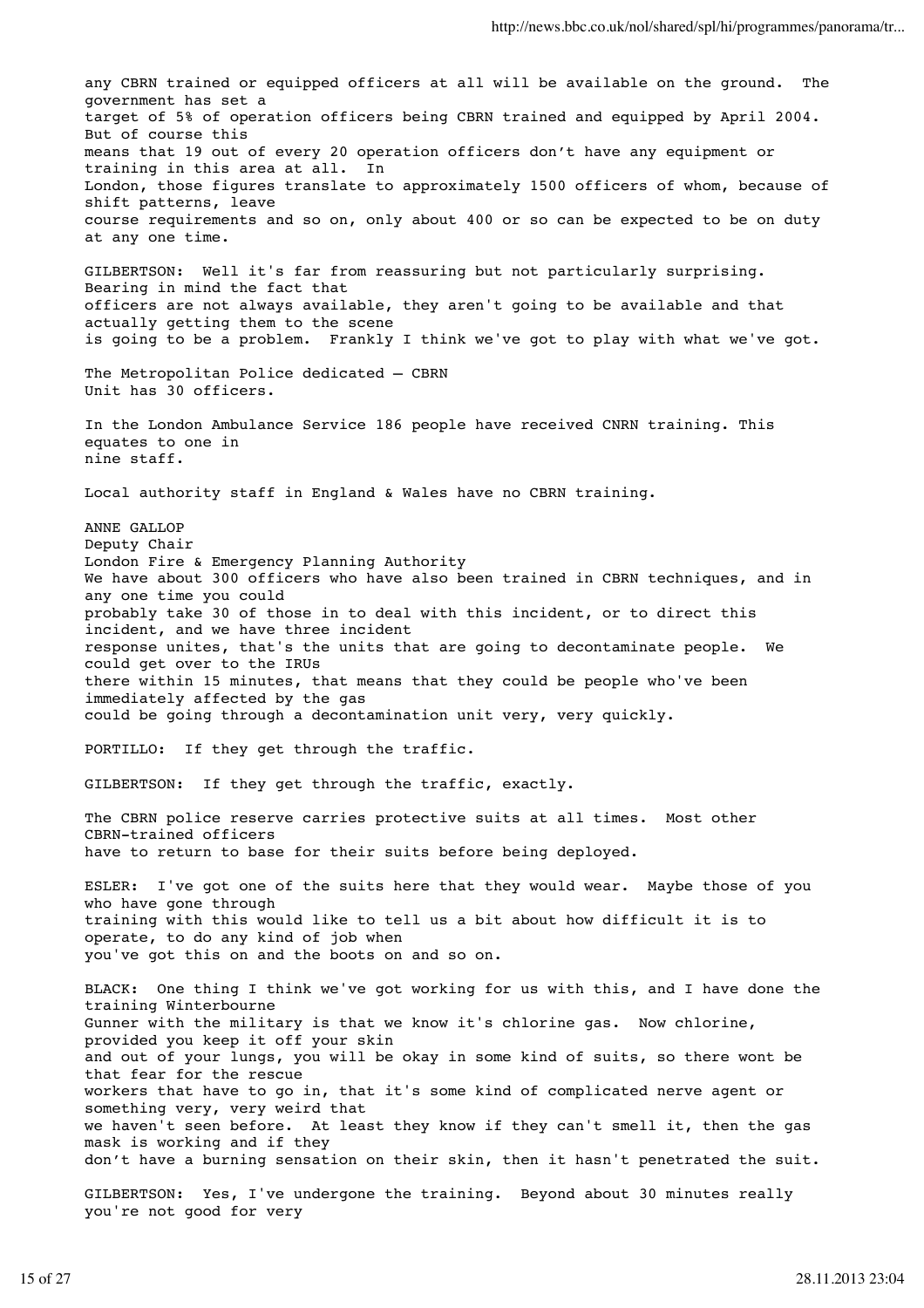much at all. You can't involve yourself in work that requires a great deal of exertion. It's very difficult to communicate to people outside. It's very difficult to talk to people, it's very difficult to use radio equipment. Officers from any of the emergency services and the military who were put into those things will do the best they can for as long as they can. [News Room] Can I have a word? I've found out there are seven schools close to where the chlorine tanker exploded. It might be worth sending someone out to one of those to see how they're coping. Apparently there's no special guidance for teachers in an emergency. No emergency plan, nothing? Alright, I'll see whose available. Mail me the details. No specific national guidance has been issued for schools or care homes. Many local authorities have issued guidance to schools in their areas to assist in emergency planning. (SOURCE: London Resilience) Ask your headteacher or care home manager about their plans. KIRSTY: It's 1 o'clock, the headlines. London has come under attack this morning. Three explosions on the underground were followed by a chemical tanker which exploded releasing lethal chlorine gas. Police are continuing to encourage the public to stay indoors. 40 people are now confirmed dead and there are many hundreds injured. The Home Secretary has said the attacks bear the hallmark of Al-Qaeda but we've no confirmation of their environment. Emergency services are attending all the scenes but it's clear they are severely stretched. Traffic continues to be backed up across the city and on all main exit routes. Senior government ministers are meeting in Cobra, the specially designated emergency meeting room in Whitehall. GILBERTSON: Cobra would want to hear what the senior police officer involved – and that would be the Commissioner in term – has to say about the management of al the incidents if the Commissioner went to them and said I need more personnel, I need more equipment, I need more this, I need more that. It could be facilitated through Cobra. BLACK: One of the things can be done and I was in Cobra on the 12th September, when something is decided in Cobra, normally by, in this sort of strategy by a minister in fact, possibly the Prime Minister himself, what you get is instant action, the person responsible for that sphere, and the senior person at the table, someone will go away and put that plan or decision straight into action. PRICE: But I think Cobra has a very important psychological role because in a sense we are now at war, that is the war cabinet. That is the symbol that the government and the authorities are in control of the situation to the extent that they can be. KIRSTY: Well London reporter Nina Sharma has made her way to one of the main hospitals receiving casualties from that chlorine exposure. She joins us now. Nina.

NINA: I'm joined by John Green who's been a paramedic for 18 years. John, can you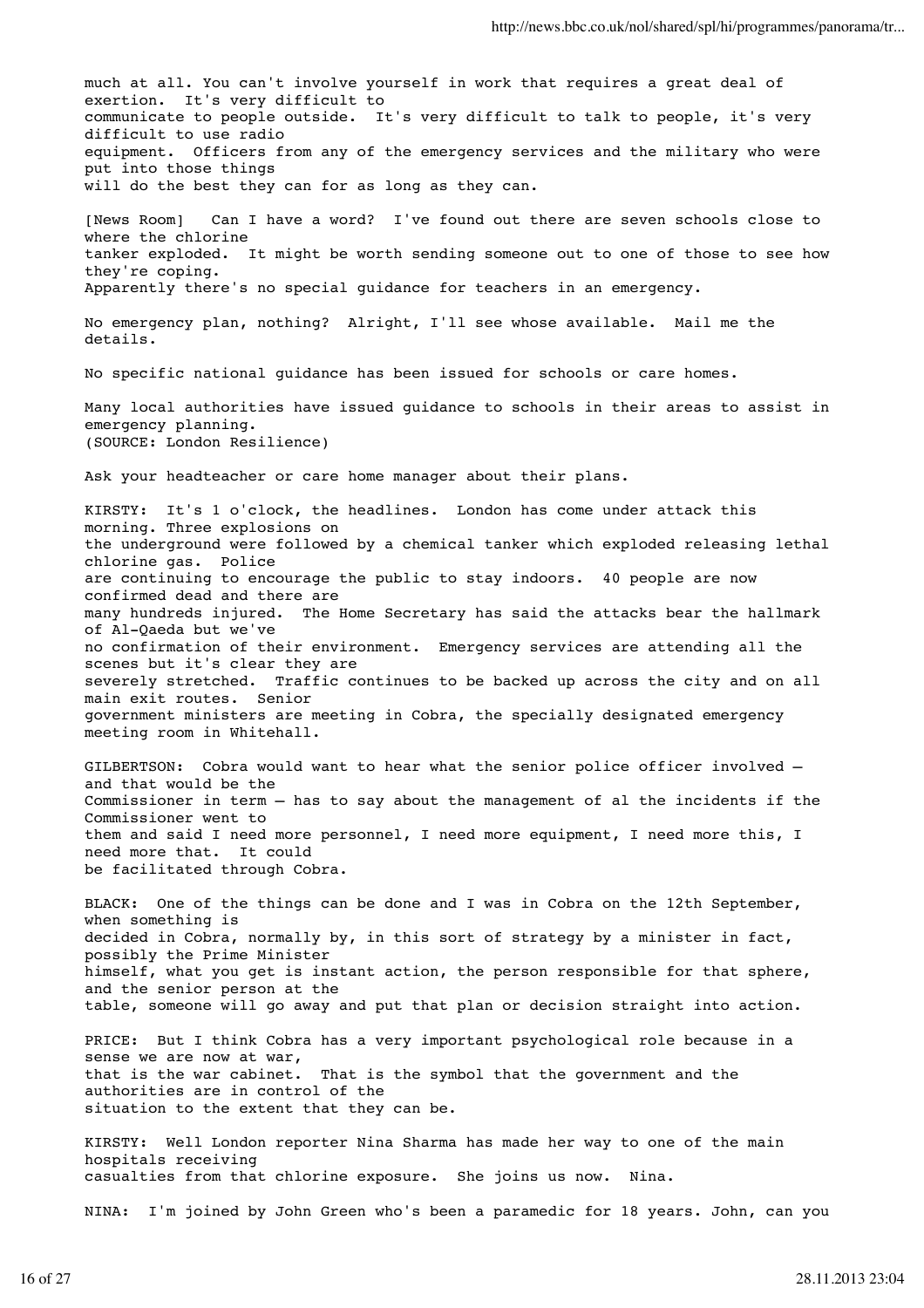describe what today's been like? JOHN GREEN: Awful. I've dreaded a day like this. I've considered the possibilities of course that something like this might happen but you never expect it's going to happen for real. The traffic has been very hard to get through for a start. Serious injuries at the tube. And now with the chorine as well, we're spread too thin. We struggle to get to people quick enough. We've had delays getting more oxygen. There just aren't enough ambulances. NINA: But you are trained for something like this? JOHN: Yes, yes we are, but we've never had to apply it for something of this scale. I've been a paramedic for 18 years and I've never been involved in a mock incident or anything like that, a practice run, nothing. NINA: But you are saving lives? JOHN: Yes, yes we are. NINA: I wont keep you any longer, thank you John. Absolutely a difficult day for all the emergency services here in London. Than you Mina. There must be a capacity issue for hospitals. The hospital would stop doing all their routine work, and everything would be cleared out, all the non off duty staff would come in. But my concern is, the majority of these patients I think are going to require very intensive care. We just don't have those sort of facilities. I don't think many countries would have. NARRATOR: Jonathan Fox is a serving paramedic and a member of the professional ambulance personnel association which represents about a fifth of all ambulance staff. JONATHAN FOX Association of Professional Personnel I've been a paramedic and I've been in the ambulance service for 25 years, and in that time I've actually never been involved in a simulated exercise. There's a mindset that needs to be actually hardwired and this is where the issue of exercises and simulations are so important, and I think it's not just for myself, I think it's for all ambulance staff. There needs to be an involvement of those vital professionals who are going to be at the sharp end of the response. All the professionalism in the world is only as good as the practice that makes it happen. GILBERTSON: His comments go to the heart of the training policy really. But training isn't just about initial training, it's about training and retraining and ensuring that people are up to speed. HOULT: Yes, you're right, police and also fire are very committed to exercises and doing that, as indeed the ambulance service are in principle but what we find they cant do is on exercises is take away frontline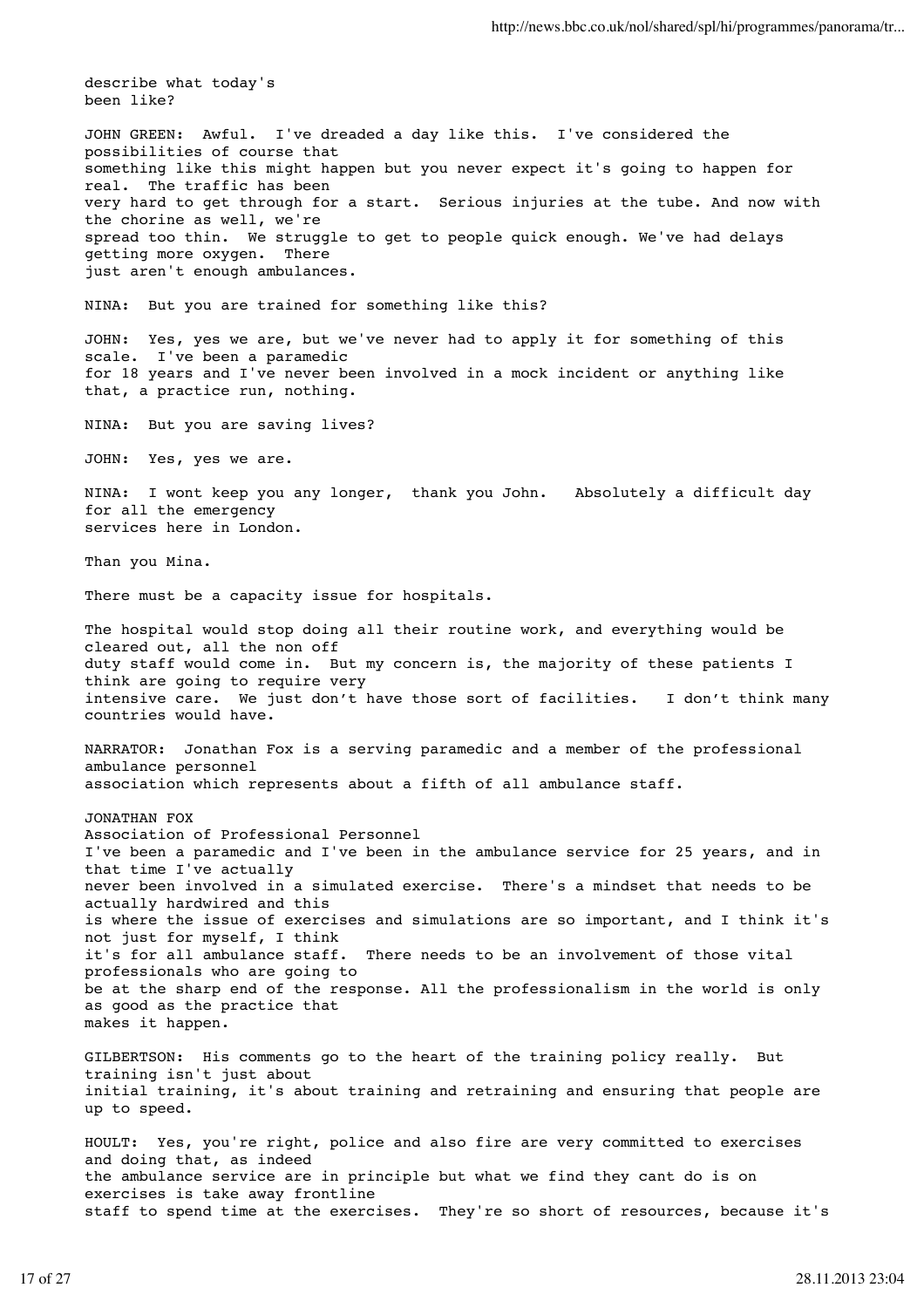very, very difficult to take those resources away from frontline.

GILBERTSON: But they're just the people who ought to be trained, they're just the people that want to be there.

HOULT: I wont argue with that.

POWER: I think it depends, in my experience, on the sort of training and culture that exists in any organisation. I'm still very concerned about the 300,000 office workers who were hoping to goodness that they on the receiving end of their own staff who are trained to deal with crisis, and my concern is perhaps that wont be the case.

PORTILLO: One of the extraordinary things about September 11th was how very well evacuated the World Trade Centre was, how quickly, how professionally, this was something which had been repeatedly rehearsed. What would don't know of course is how many buildings in London will be able to operate at that level of efficiency.

More than half of business in the UK have no emergency plans in place. **SOURCE** Business Continuity Institute & Chartered Management Institute

ESLER: As we all know, mock training and disaster exercises are heard.. held from time to tome around the country, but one of the criticisms that we've heard on Panorama is that they're not a true test f anything which is really likely to happen.

September 2003 Bank Underground Station For instance, the Osiris exercise at Bank underground last September was held on a Sunday, the whole area was closed off. We understand that the commuters on the train were not real commuters, they weren't members of the public and ordinary underground staff were not part of it at all.

ANNE GALLOP Deputy Chair London Fire & Emergency Planning Authority The Bank exercises were incredibly important because it helped the emergency services to coordinate one each with the other. And it also helped the fire brigade to test out some of the new equipment they'd had in conditions which were more like the real conditions they were going to have to face in reality.

GILBERTSON: I've heard Osiris described as a very expensive photo opportunity, now I'm not so cynical as to say that's the case, but you're absolutely right. If you want to test the systems, you need to test them in the round, or you need to test them under pressure.

[Newsroom] I just put a call in to one of my police contacts to check out where the tanker was hijacked from. He says they know the company man, they're talking to him about where it might have been heading. They think the driver was asleep in the cab at the time but that's not all. He says there could be another one.

Another what?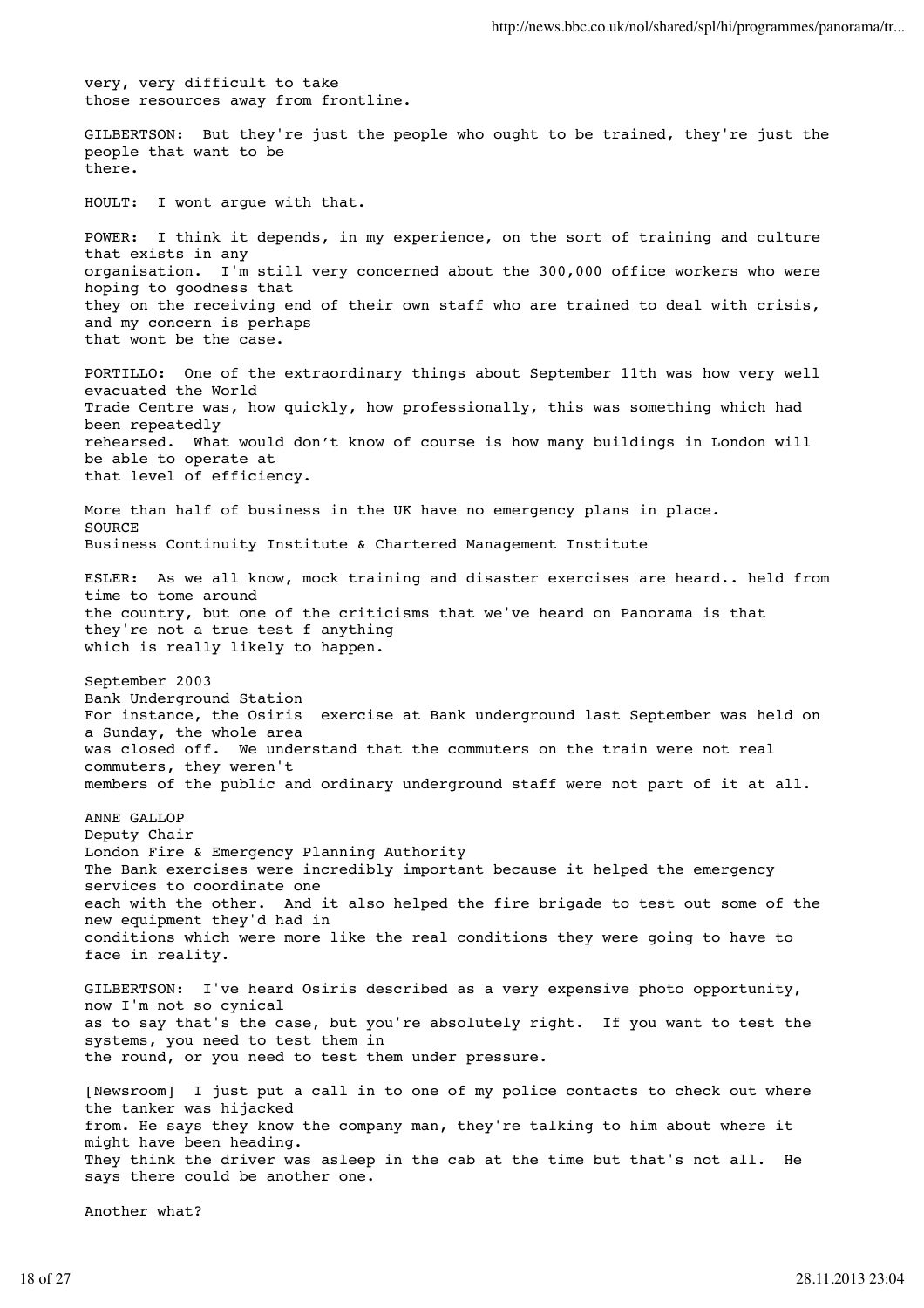Tanker. Jesus! What else have you got? Well not much at the moment but I couldn't get them, they're trying to keep the lid on. If they confirm another tanker missing there'll be a full scale alert. The RAF will be up and al the police choppers they can find. Was your contact sure? Mmm. What about Sky or ITN? Not yet but they will. This will cause chaos. Alright, see what else you can get. I'll go see what the advice is. Ah.. tubes, still closed? Still closed. GILBERTSON: This is another one for a judgment call. We can't spook the entire country and tell them that there is a tanker on the loose that may explode somewhere. What we need I think is some hard intelligence. BLACK: Well I think we do, but the best intelligence system, the best warning system you can have is everybody who's on your side. So I'm not sure.. I do agree with you, we don't want to panic everybody but it's going to be very difficult how to manage the new side on that but in a sense you want everyone out there like an eye spy boy scout looking for this. PRICE: I don't think we have any choice in the matter. The BBC have clearly had a tip off, they've heard about it, they are concerned that their competitors and they're working in a competitive environment will have heard about it too. Sooner or later, and it's going to be sooner, somebody is going to broadcast the fact that there is or may be another tanker out there. We have to manage that rather than to pretend that we have the power to stop the public finding out. PORTILLO: But the chances are we have a good description of it, we can issue that description to the public, the public may help us find it. On the other hand, imagine that we keep this information to ourselves, and we then find that the tanker explodes and we hadn't alerted the public, we hadn't given them the chance to participate in the search, I think the consequences will be absolutely….. HOULT: Well the public inquiry will tell you when ?? ?? and rightly so. [Newsroom] Right, get whatever else you can. The deal is we go on this story now. Remember we have to be careful about the tone so just for now these are reports. What about No.10 and the Cabinet Office telling us to play things down?

We have to let people know what's going on but sensibly, okay? Get back to your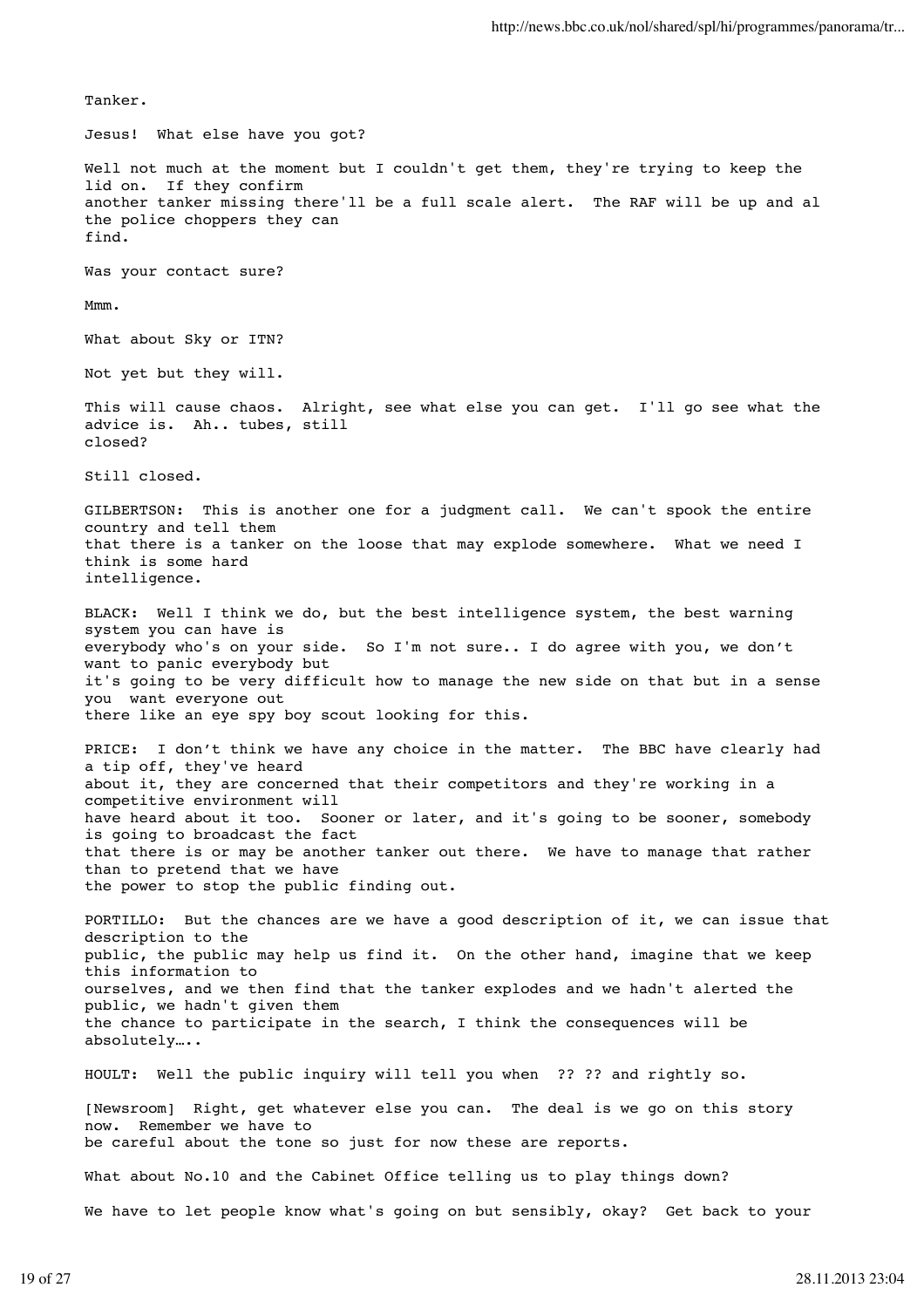contact, and since the police will do another turn, urging caution, asking people to stay indoors. KIRSTY: Well lets go now to Mina Sharman who's with a member of the hospital's medical staff. MINA: Anita Joseph is a medical director here. Anita, can you give us some idea how you're coping now. ANITA: Well it has been an extremely hectic day. We have put our emergency plan into action and it's working very well and given that we've had a lot more people than we'd planned for. We've had a lot of walking wounded which of course you'd expect, a lot of people with breathing difficulties and some with some very serious heart disease, and of course a lot of very frightened people. MINA: Have you considered locking down the hospital? It seems to me to be very  $f_{11}$ ]. ANITA: I don't think it's appropriate to discuss that now? We have been working very, very hard and we've called in as many off duty staff as is possible and we're doing our best. MINA: Your A&E department, like most hospitals, is hard pressed at the best of times. How can you manage this many people? ANITA: As I say, we're doing our best. MINA: Thank you. KIRSTY: Thank you Mina, and we're going to be hearing from some other hospitals later. BENNETT: Every hospital has its own main incident plan which it will follow and most of the hospitals will be sending out teams, registrars, emergency registrars and nurses to the site. ESLER: For a sense of whether major incident plans are adequate, let's hear from John Hayworth who's a senior A&E consultant with 25 years experience and he's a recent past President of the British Association of Emergency Medicine. JOHN HAYWORTH President British Assoc. of A&E Medicine 2001-04 Major incident plans in the past have been developed on the basis of how to respond to the sort of major incident that we understand, like a train crash or a plane crash or a coach overturning, some sort of incident that is a one off. Most major incident plans at the moment are not designed to deal with a series of events or incidents but are happening over a period of time at different locations but within the same geographical area, and although many plans are flexible and staff certainly Accident and Emergency flexible in their response to these sort of challenges, they will no doubt add an order of magnitude, of complexity and difficulty to the staff involved, both in the hospital and in the field as well. KIRSTY: Well we can go back now to Mina Sharma. Mina. MINA: Many of the casualties from today's chlorine explosion are being treated here in this hospital. I have with me Joan Baker who is amongst the survivors. Joan, can you tell me what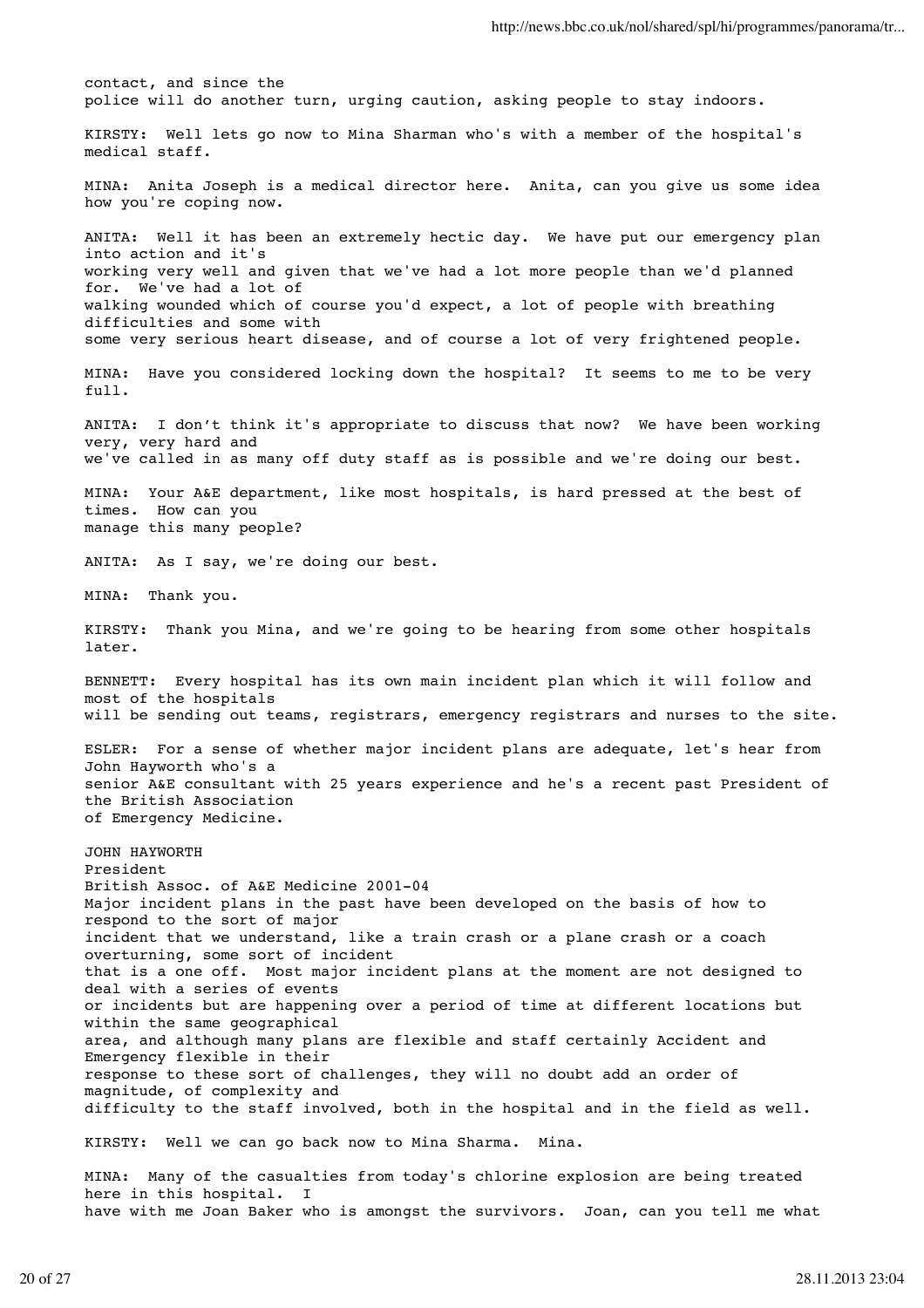happened?

JOAN BAKER: Well I was on the way to my doctor's at Farringdon because I've not been feeling too well recently, and I heard this loud bang go off and I didn't know what it was, but it made me feel a bit unsettled and then the next thing I knew I was struggling to breathe. And I was coughing much worse than usual and my eyes felt like they were burning.

MINA: How did you get to hospital?

JOAN: I'm not really sure because I can't remember much of what happened after that. I think I must have just passed out. The doctors told me that it was the chlorine gas and they said they had to wash it off and so they couldn't give me my clothes back. These aren't mine.

MINA: And how do you feel now?

JOAN: Oh I feel a bit queasy still and my chest feels a bit tight and my eyes are sore but the doctors say I was very lucky, so I think I just want to get home now.

MINA: Thank you Joan. Just one of the many people affected by today's chlorine explosion. Now back to you in the studio.

BENNETT: There is no doubt for example patients who come into intensive care for other reasons who survive can often have long-term psychological effects.

Indeed.

It takes them a long time, if ever, of getting over it.

POWER: Some of the lessons from 9/11, there are more people suffering now than were actually perished that day, through inhaling the dust and effects are now showing.

HOULT: There's a strong direct ?? that can be taken here is run by the local authorities, and the issues that Peter is talking about, they're looking after people, the survivors, particularly the decontaminated or uninjured survivors, is very much the responsibility of the local authorities. The local authorities struggle now with the results of central government ?? ?? ?? the money isn't there in large amounts, and it's about to get worse. When I go to my elective members and they're looking at the Director of Social Services, Director of Education, the Head of Highways and looking at where to allocate resources, they're not going to allocate great resources in my direction.

Since 2001, the government has refused requests to increase local authority annual funding for emergency planning.

The annual budget for all England & Wales is £19 million.

ESLER: After a terrorist attack questions would be asked about how much information is available to the public, and the Home Office in fact hasn't published any leaflets of guidance to members of the public but we did find some information on the Home Office website which says: "Terrorism is a crime like any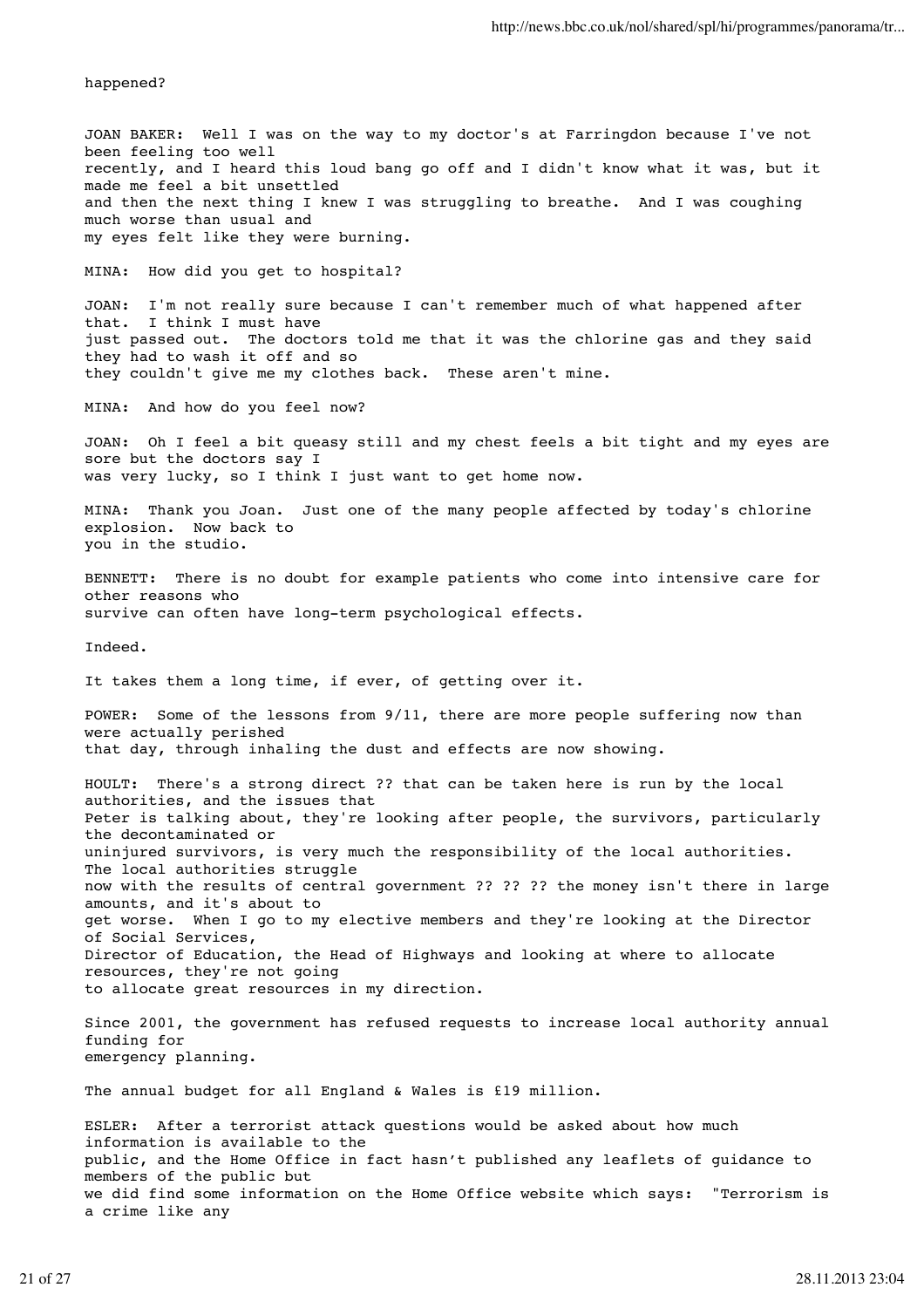other, so follow the same precautions that you normally take to avoid being the victim of a crime."

CRISPIN BLACK Former Intelligence Officer I think treating Al-Qaeda groups as criminals has a very important propaganda effect because that is actually what they are. They're just mass murderers. However, that Home Office website, I mean that Home Office website, I mean that's probably going too much the other way. Clearly a major terrorist strike on the centre of London isn't just like any other crime, so the advice to people at home and everything like that I think has to be a little less glib than that.

MICHAEL PORTILLO MP

Former Defence Secretary Well we haven't given any general guidance about how people should prepare for incidents. We don't have any sort of generalised civil defence training which involves the public, do's and don'ts about how they should behave when there are incidents and that is beginning to me to seem like quite an important gap.

HOULT: It's a huge gap that we've identified and one that we're very, very keen to get on with, but one which government, to be honest, is still dragging its feet over. I think though that the government is erring on the wrong side of the ?? at the moment, I think we need to go more on the education and information side rather than the cautious side to go to war.

GILBERTSON: It seems a bit cynical but what are you going to say?

PORTILLO: You would cover things like making sure that in every building that you routinely occupy, you've considered the way in which you would leave the building. Considering how you would seal the building against a gas attack, not using your mobile phone unnecessarily, ensuring that you switch on Radio or television immediately in order to get instructions, and if possible, generalised instructions. You know.. it is likely that you will be asked to remain at home, or it is likely that you'll be asked not to move.

LANCE PRICE Former Deputy Director of Communications 10 Downing Street I think that across the board in this country we tend to guard information too closely to those who have it and disseminate it to… not often enough and not widely enough, and I think the public have got a greater capacity to deal with uncomfortable truths and uncomfortable possibilities and scenarios than perhaps we give them credit for.

KIRSTY: -Downing Street says messages of support and condolence have been coming in from across the world, including from the President of the United States, the President of France and the United Nations Secretary General. The Prime Minister is due to address the nation at 9 o'clock tonight. And we can return again to Ian Manning who is at the Hyde Park Police Cordon.

IAN MANNING: 87 people have now been confirmed dead and hundreds have been injured. The search and rescue mission will continue through the night and into tomorrow to locate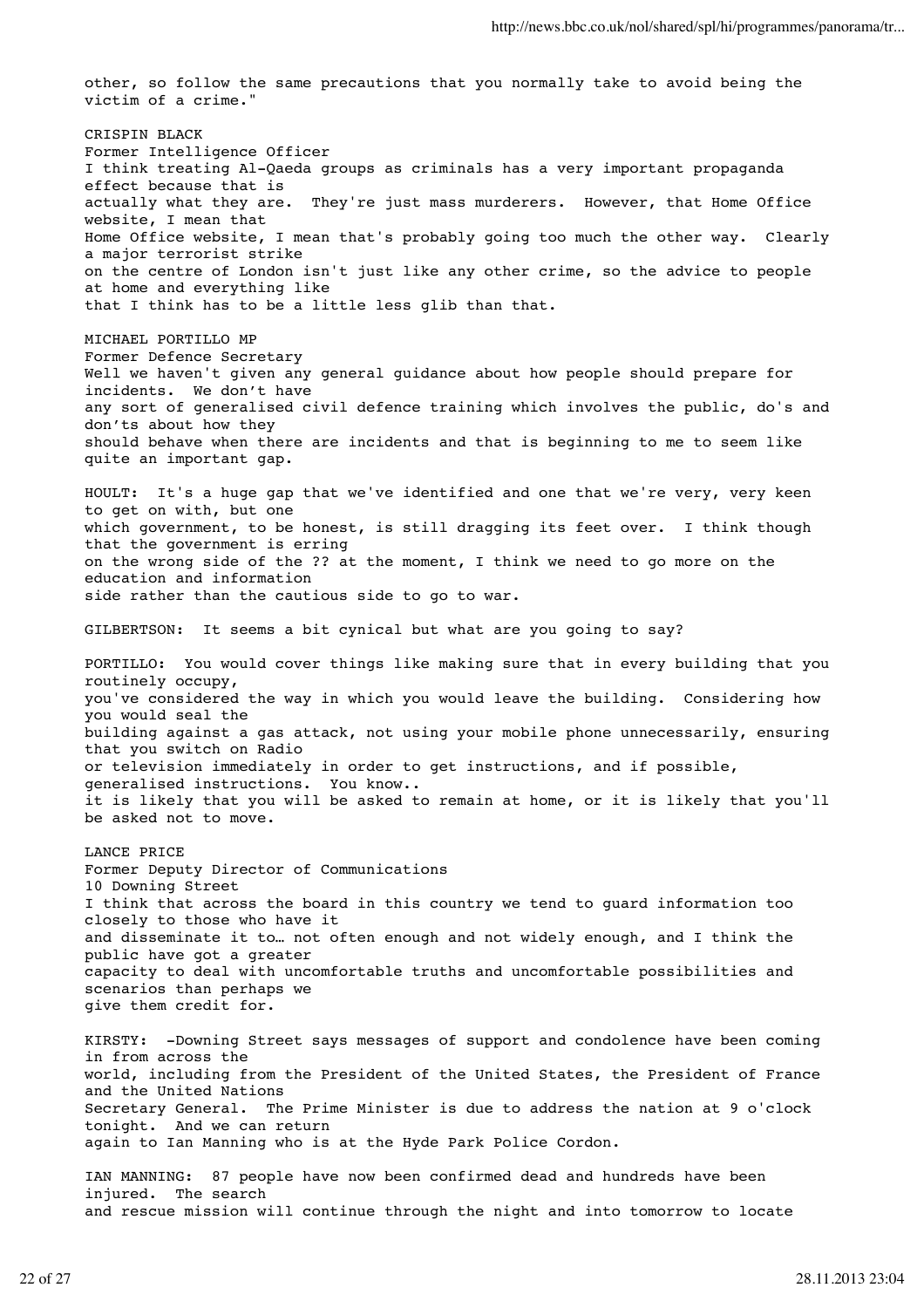remaining survivors. Back to you in the studio.

KIRSTY: Thank you Ian. And we understand that a further 94 people are confirmed dead from the Oxford Circus and Vauxhall explosions.

GILBERTSON: Absolutely unprecedented. This is on a scale of Madrid and beyond, clearly. What's the Prime Minister going to say tonight at 9 o'clock?

PORTILLO: I think the Prime Minister is going to rally the nation and I think he'll stand a very good chance of achieving ?? ?? I mean the entire nation is under attack and I think the Prime Minister needs to show the determination, the quiet determination to deal with this, to find the perpetrators, to try to make Britain as safe as possible, but in any case to be the leader of his people at this very important time.

KIRSTY: News is just reaching us that following a full scale alert the police have intercepted a second chemical tanker on the A13 near Basildon. It's been reported that this tanker was carrying cyanide. There have been no injuries and no further details have yet been released.

GILBERTSON: It's tremendously reassuring to the public at large because they know that we are efficient, they know that we are equipped, they know that we can actually intervene and do something constructive.

ESLER: And at this point it becomes profoundly important for public morale for the police to be…

GILBERTSON: It's good news and it needs to be sold as quickly as possible.

PRICE: I disagree.

GILBERTSON: You disagree?

PRICE: I think you must allow the facts to speak for themselves. If people are going to be reassured by the fact that this has been intercepted then fine. There must be absolutely no crowing about it. For a start we don't know what else is out there, and I think the last thing we should be doing is patting ourselves on our backs at this time.

GILBERTSON: I think, as I was saying, it's good news…

Yes.

GILBERTSON: Whether we claim it as good news but it's good news.

BLACK: Well in summary, this is a good day to ?? ?? On this day, one of the things that would have happened there would have been a number of operations going on anyway, now a decision would have to be made by the heads of the intelligence services, whether to suspend those operations because the resources are needed elsewhere, whether to move in and arrest people because you want to restrict the operational space of the terrorist, all kinds of questions like that would have to be answered.

KIRSTY: Well we're going back to Mark Cook who is with Chief Superintendent Bellew. Mark.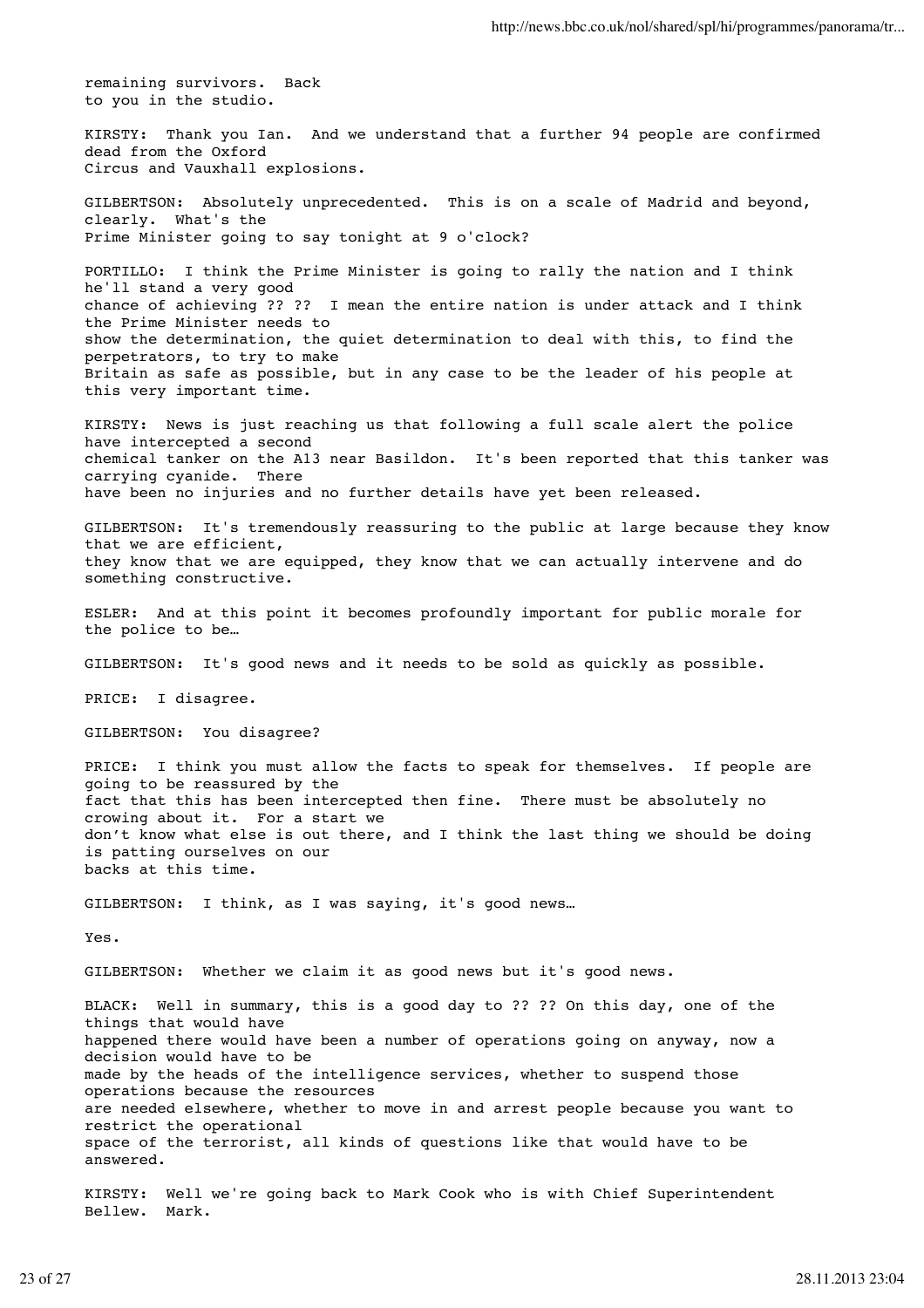MARK COOK: Thanks Kirsty. The police have issued up to date figures of the dead and injured. Chief Superintendent Bellew would you share those figures with us. BELLUE: As of now we have 370 declared dead from the three underground explosions, and 2,100 as a result of the chlorine tanker explosion. This is of course an extremely grave situation and the police extend their heart felt condolences to the families of the bereaved. COOK: These figures seem very high. Do you expect them to rise? BELLEW: We do, yes, but it will be some time before we have an update. COOK: What about the rescue operation in the underground? BELLEW: It is still very difficult but all efforts are continuing. Several hundred people have been taken to hospitals but none of the trains, as yet, have been completely evacuated. This of course remains our prime concern. COOK: And what about the survivors of the chlorine blast? BELLEW: There are upwards of 3000 injured with various degrees of severity. The emergency services are in the process of decontaminating people and making sure the most seriously affected get to hospital. COOK: But surely the hospitals are overrun? BELLUE: Everyone is doing their best, thank you. KIRSTY: Thank you Mark. Well as we heard there, the casualty figures at the moment are 370 dead from the explosions in the tube stations and over 2000 from the chlorine effect, so clearly figures which dwarf all recent terror attacks. GILBERTSON: Well to use a hackneyed expression, the world changed. We could talk about fairly benign issues such as.. you know.. the investigative process and how we're managing the administrative arrangements but they pale into insignificance. POWER: When we've got something like this, there's no normality other than the new normality that follows after this. For all of those people this is a new life. The messages from people in the Manchester bombing all those years ago and so on, they're going to repeat this every time. It's on the news again, every time they smell it in the swimming pool. It's going to have a resonance that will go on for decades. BBC Action Line 08000 56 54 50 PRICE: I think that's inevitable that there will be recriminations sooner than people might expect. The message from everybody today should be that London survived, that Britain survived, that the terrorists didn't win, and that wasn't down to any decisions that the Prime Minister made or that Cobra made or anybody else, but it was down to the hard work of all the individuals in the emergency services, in the hospitals throughout London. It's a day really to pay tribute I think to the work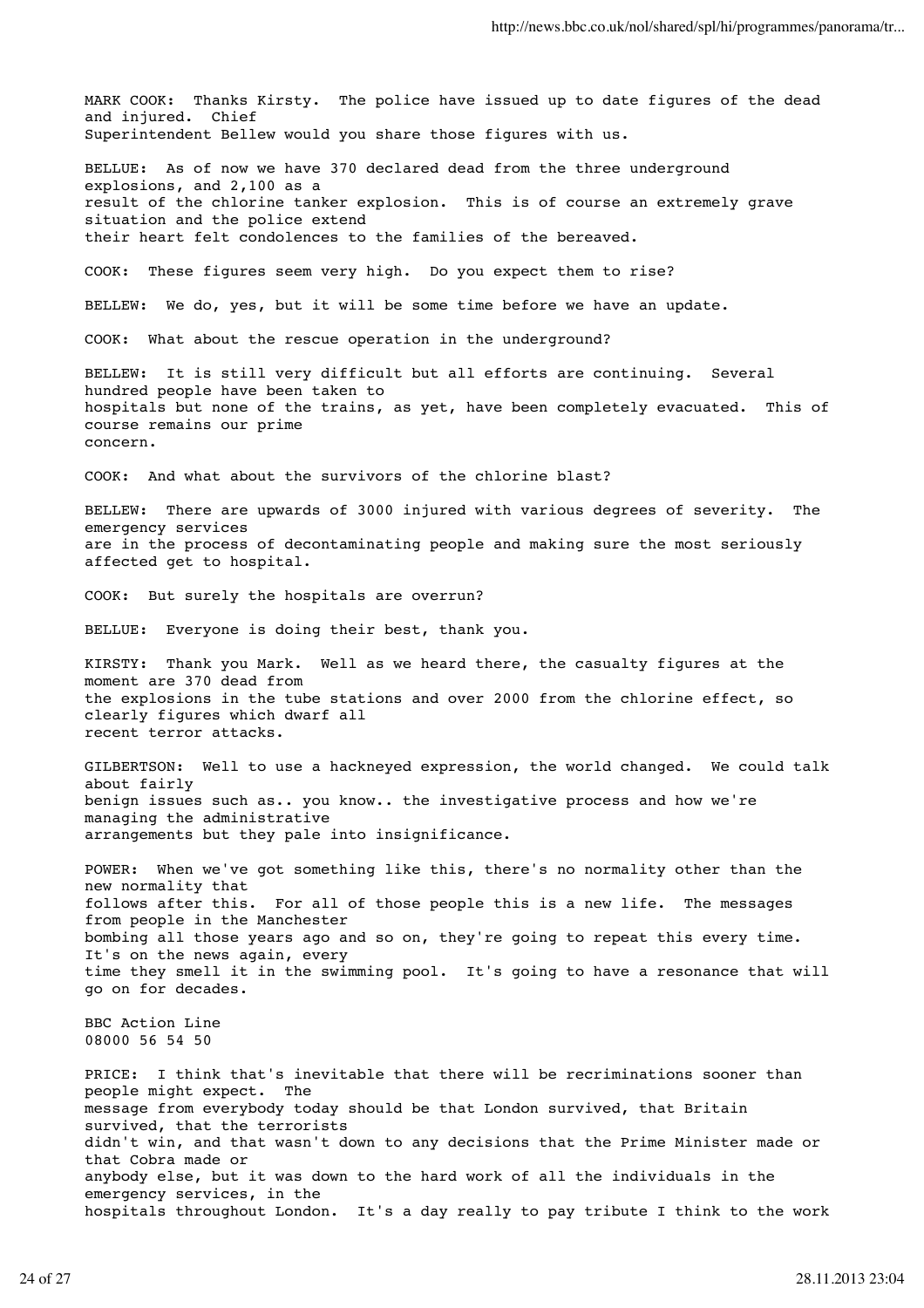of every single person.

ESLER: We invited the Home Secretary to answer the questions raised in this programme about how prepared we are for a terrorist attack. He declined. Well the attacks on September 11th were a complete shock because nothing of that type had ever happened before. The attacks in Madrid were not a total surprise because of course we all expected it could happen again, and we do know that Britain is a target, we do know about Al-Qaeda, there's no room for shock or surprise anymore. Tonight's exercise was plausible but it was of course fictional. But it's hard to see how the government can do anything other than educate us and prepare. There's no room for excuses, we have of course been warned. I think possibly what we saw on film today might be at the lower end of what

terrorists on a good day might achieve.

I am wondering about the purpose and effect of this very programme it will alarm people but may lead decision makers to think again.

Recent events 9/11 and more recently elsewhere in Europe have made the programme very, very realistic and from that we start to realise perhaps we should know more.

KIRSTY: London is waking this morning after the worst terrorist attack in its history. According to official figures more than 3,000 people may have died with at least a further 3000 injured. The queen has expressed her deep sorrow and the Prime Minister has pledged to bring the perpetrators to justice. Already protest marches are being organised across the country with the largest numbers likely to be in London massing at Hyde Park, the scene of the first explosion yesterday.

If you have any concerns about the issues raised in this programme call the BBC Action Line on 08000 565450 Richard Bacon continues the discussions on BBC Radio 5 Live now.

www.bbc.co.uk/panorama

 $\mathcal{L}$ 

CREDITS

Presenter GAVIN ESLER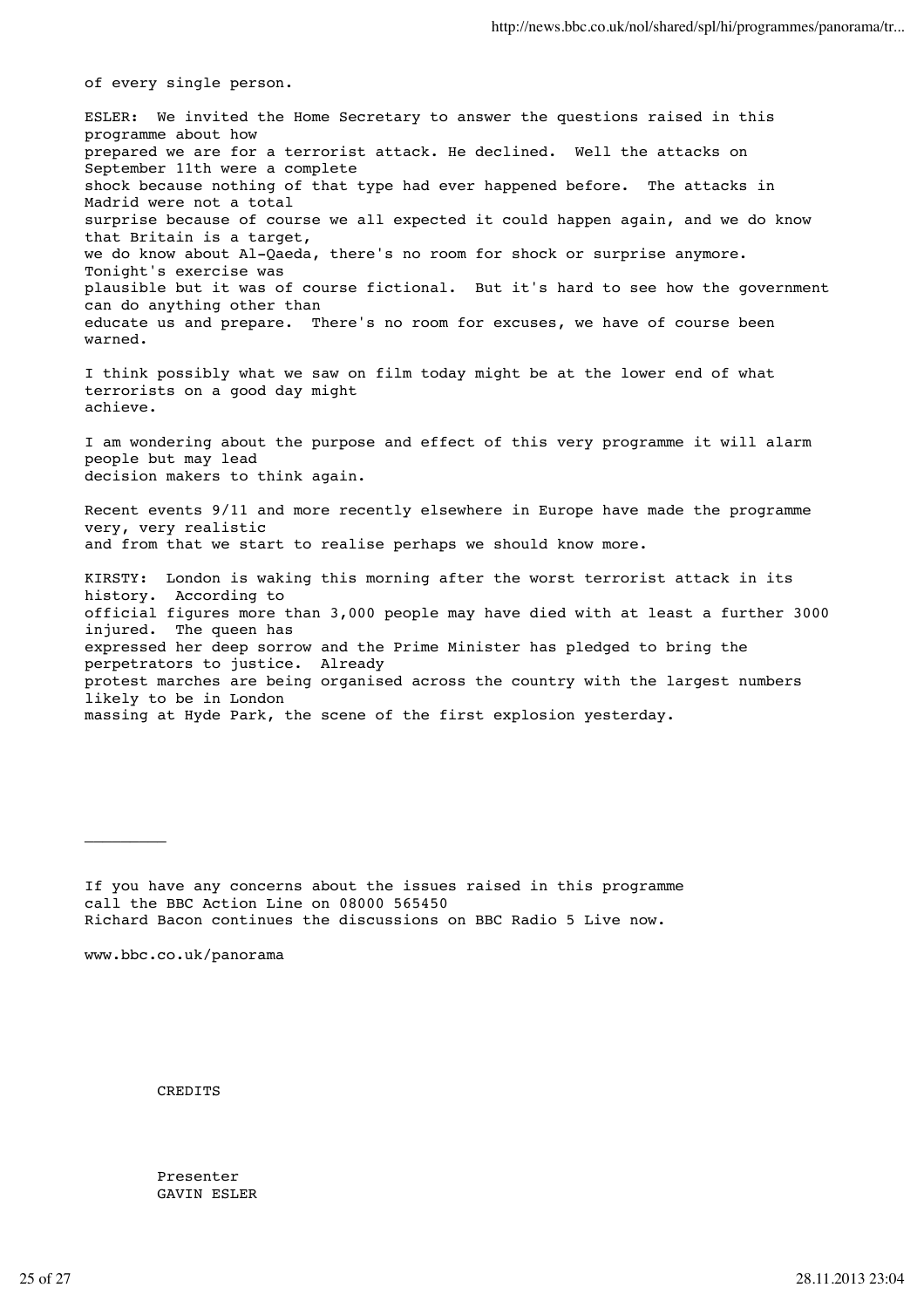Documentary Camera JONATHAN CALLERY

Drama Director of Photography ANTHONY WOOD

Additional Drama Photography JON BOAST

Sound NEIL AMOR

First Assistant Director CHRISTOPHER GRANIER-DEFERRE

Casting Director IRENE COTTON

Production Design SUE ANDERSON

Art Director PAUL TORMEY

Costume Design ROS LITTLE

Make-up CLARE BUCKETT

Studio Set Design CHRIS WEBSTER

Colourist DAVE HAWLEY

Dubbing Mixer ANDREW SEARS

VT Editor GARETH WILLIAMS

Film Research DIANA SEDGWICK

Web Producer ADAM FLINTER

Graphic Design BILL CALDER 422 SOUTH

Production Team LIBBY HAND JUSTINE HATCHER GINNY WILLIAMS

Drama Production Manager GERALDINE HAWKINS

Unit Manager LAURA GOVETT

Film Editor ROB PLATT